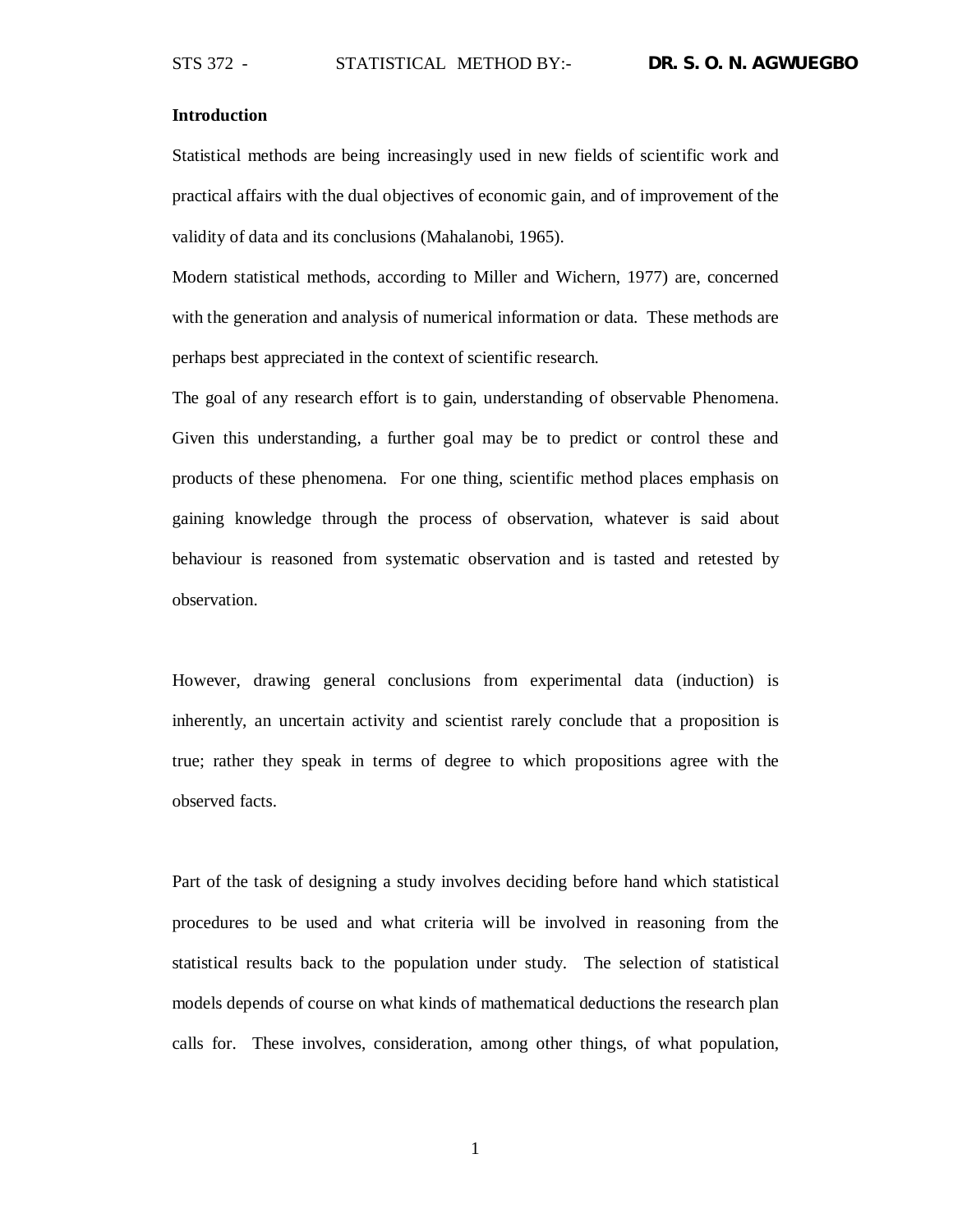STS 372 - STATISTICAL METHOD BY:- **DR. S. O. N. AGWUEGBO**

characteristics are of interest (e.g. averages, dispersions etc), what population comparisons might be made, and what type by measurement scale is involved. A model may range from a very simple to a very complex set of propositions and the testing of a model.

A paradign of the evolution of scientific knowledge is as follows:



Referring to the figure, we make the following comments:

- (1) Data may consist of causal observations, measurements collected by other investigators, or the results of carefully planned experiments or surveys.
- (2) After observing the data, the scientist formulates proposition or hypothesis purporting to explain the particular outcomes observed. This set of propositions constitutes the model of the phenomenon, of interest and is the creation of the scientists imagination from the model certain consequences may be logically deduced. These consequences are also part of the model.
- (3) The model must yield consequences that are consistent with the already observed facts. The determination that these consequences are indeed consistent with the data in hand may require analysis. We call this step internal model validation.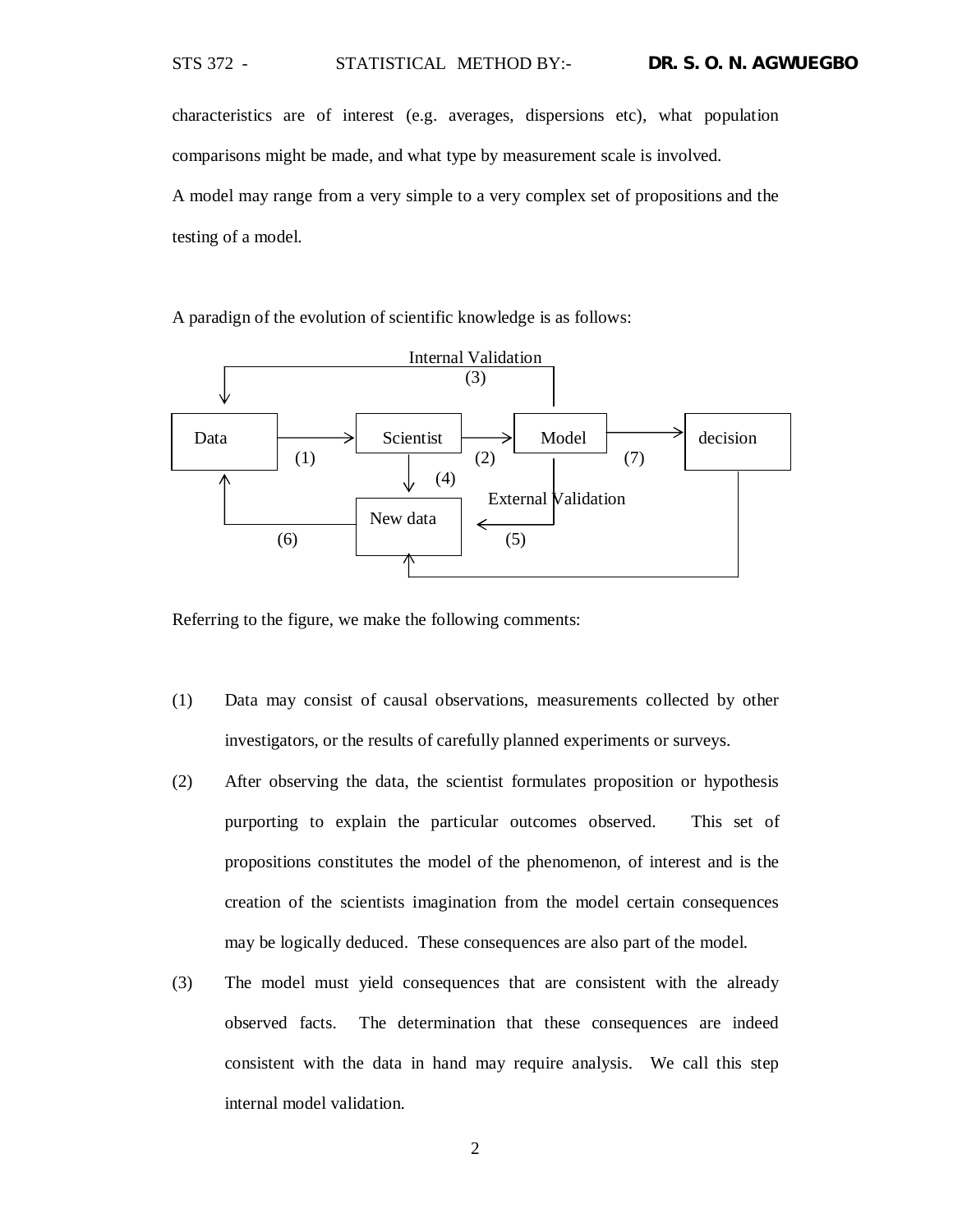- (4) When satisfied within the internal model validation, the next question to ask is whether the predictions made using the model are consistent with the new data. At this point the investigator must plan and carry out an experiment that will yield new data. These data are then used to evaluate model performance.
- (5&6) The comparism of model predictions with new data is called external model validation. If the model appears to be inadequate (does not fit the facts), modifications of the model will be made. These revised model is validated using all data currently available. If the model seems to be making reasonable predictions, it is accepted tentatively as a working hypothesis. The cycle repeats if at any point. The hypothesis is inconsistent with new data.
- (7&8) When a model is accepted as a working hypothesis, it may be shared through publication or private communication. The results produced by an acceptable model are ordinarily used by planners, forecastors, policy makers, to make decisions.

It is this feature that makes statistical activity so fundamental to scientific inquiry. Statistics provides guidelines for efficiently generating informative data and for constructing tests of these data against certain propositions. We might classify the study of statistics as the study of variation or differences in data. We can divide the sources of variation into three man categories

- (a) Inherent variation
- (b) Experimentally induced variation
- (c) Variation due to errors or mistakes.

3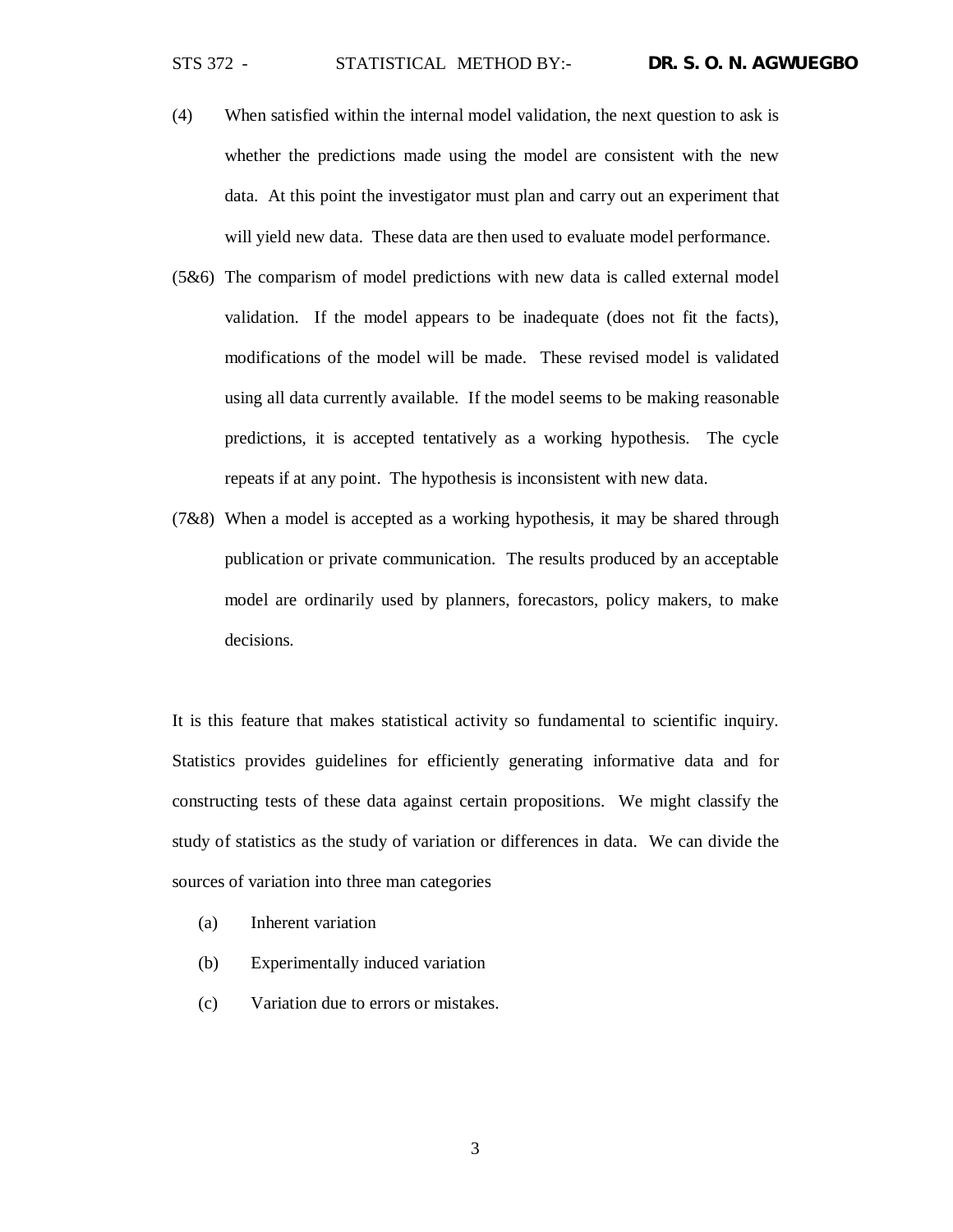Inherent variation is made and it varies from individuals to individuals. This variation is inherent in the collection of individuals as characteristics such as age, height, size of family, etc.

Experimentally induced variation are divided into control and experimental groups. This variation are due to treatment effect on the subject.

Variation due to errors or mistakes in handling data. This kind of variation can be minimized by careful data processing.

The scope of statistics extends over all disciplines and is essentially an applied science. Its only justification lies in the help it can give in solving a problem. Its aim is to reach a decision, on a probabilistic basis, on available evidence. According to mahalanobis, "if science is based on observation and measurement and if each set of measurements is a statistical sample, then all scientific conclusions must be of the native of uncertain inference with in principle, a known margin of uncertainty.

## **Statistical Control of Measurement Processes**

Measurement has been defined as the assignment of a number to characterize some property of an object.

Eisenhart (1962) asserts measurement is the assignment of numbers to material things to represent the relations existing among them with respect to particular properties. One aspect of statistics concerns how observations are reported in terms of measurement.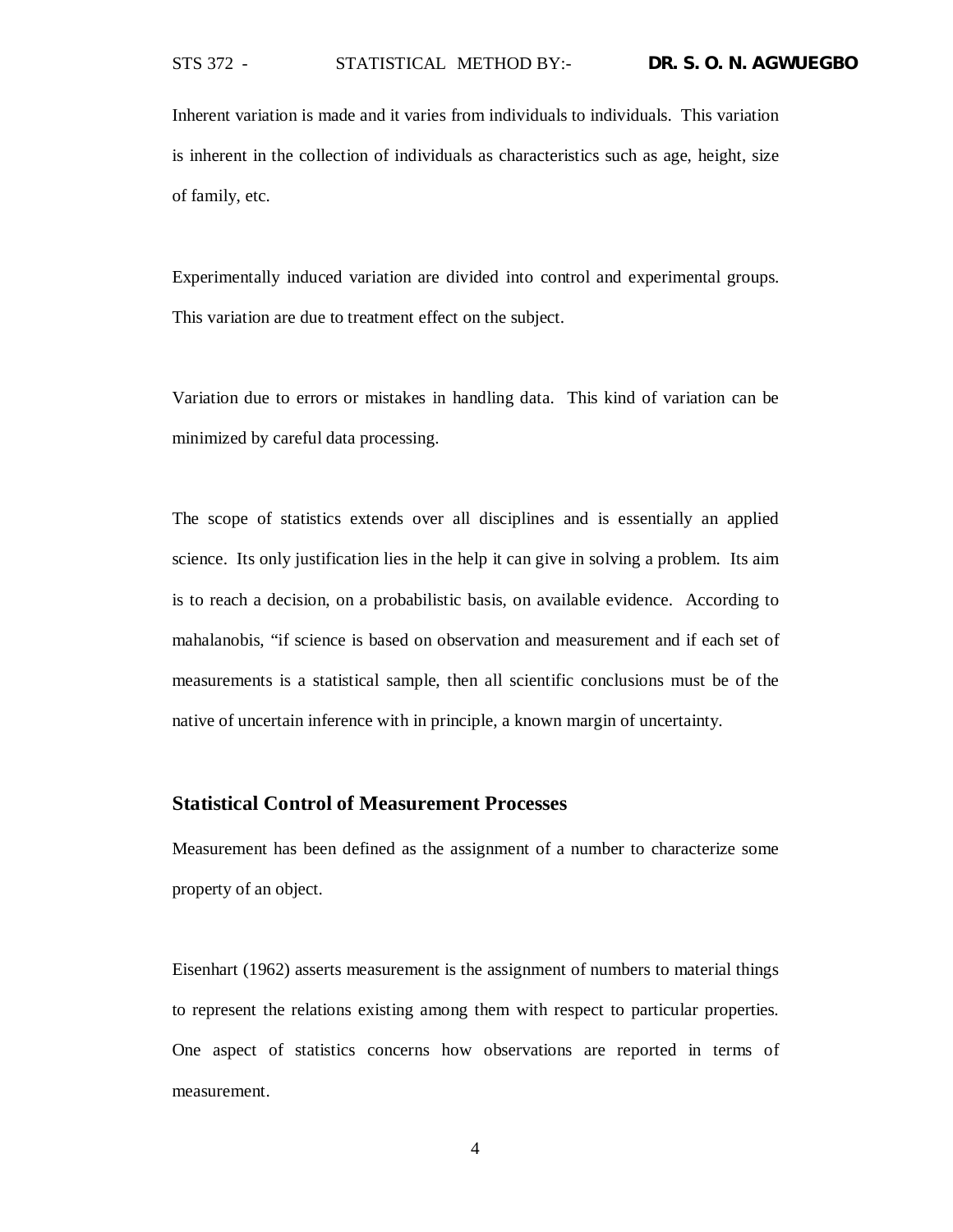Measurement involves the application of some numeric or symbolic scheme used to designate characteristics of a variable. Measurement bridges the gap between what we record as observations of a variable in the real world and what we may define as a variable in a statistical model. Different measurement schemes, include the nominal, a designation of such classes of characteristics; the ordinal, sub-classigications that are rank ordered; the interval, ranking with known intervals but with an arbitrary zero; and the ratio ranking with known intervals but with a true zero.

Accuracy in measurement is like accuracy in language and it depends on the user. Two facets of the measurement problem concern the qualities of validity and reliability.

Validity is the degree to which the researcher measures what they claim to measure. The question of validity is a "question of goodness of fit" between who the researcher has defined as a characteristic of a phenomenom and what he or she is reporting in the language of measurement.

Reliability is the external and internal consistency of measurement. Traditionally, the quality of statistical data refers to its accuracy. A measurement system that produces accurate data in the sense of high precision and low bias is one of high quality.

By accuracy scientists means the degree of the agreement of the measurement to the true value. In effect accuracy refers to closeness of measurements to the truth and precision to closeness of measurements to each other, while Bias refers to the measure of the difference between the true value and the limiting mean or the average of the measurements over all possible repetitions of the process.

5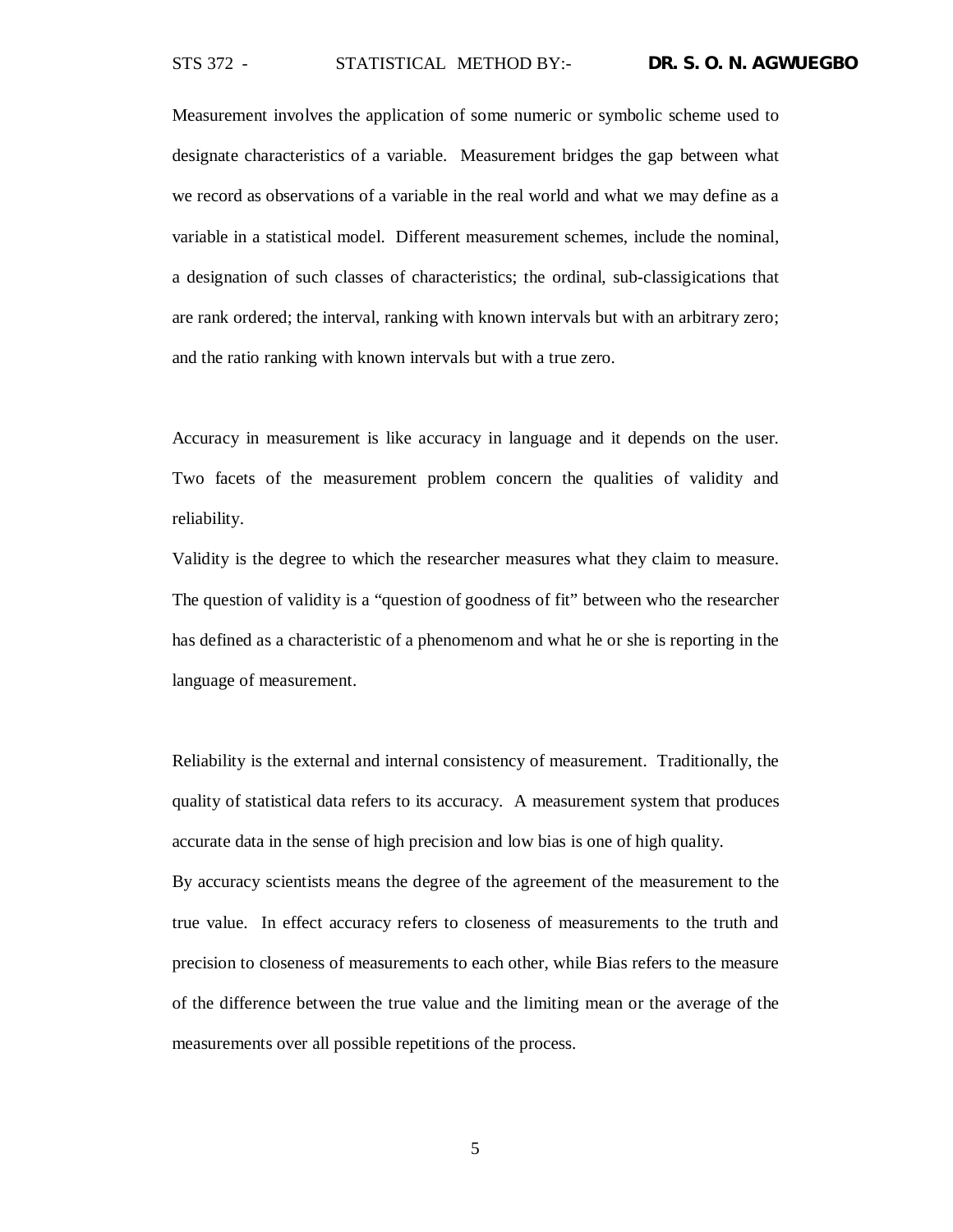Although uncertain events can not be predicted with unerring accuracy, they are often observed to follow certain regular patterns or laws. Probability theory is the result of man's attempt to discover the laws of chance.

Statistical inferences share with the activities as per the element of uncertainty. Statistical inferences are generalizations on the basis of limited information and hence subject to unpredictable amounts of error.

In fact, a fundamental process in statistics is the attempt to evaluate using probability theory, the precision (or limits on the error) with which an inference can be made in a given set of circumstances. This process naturally leads to the comparison of competing statistical techniques and the development of recommendations for or against using a given technique in a given situation. The basic element in the theory is the probability distribution. The most important and widely used distribution in statistical analysis in the Normal (or Gaussian) distribution. The distribution was developed by Demoivre, Laplace and Gauss separately as a mathematical displacement distribution. The curve represents the distribution of values from the true value (mean). This mathematical concept is used widely today and is referred to as the "law of Errors".

The law of errors tells us that any group of measurements on the same sample, subject, or homogeneous group normally appears clustered about the mean observation. This distribution shows an astonishing degree of regularity in errors of measurement. Many standard unvariate statistical methods are based on the assumption that data are normally distributed.

The normal pdf is symmetric about its mean  $\mu$  and extends from  $-\infty$  to  $+\infty$ . The frequency of the distribution falls about the mean in a some what predictable bell

6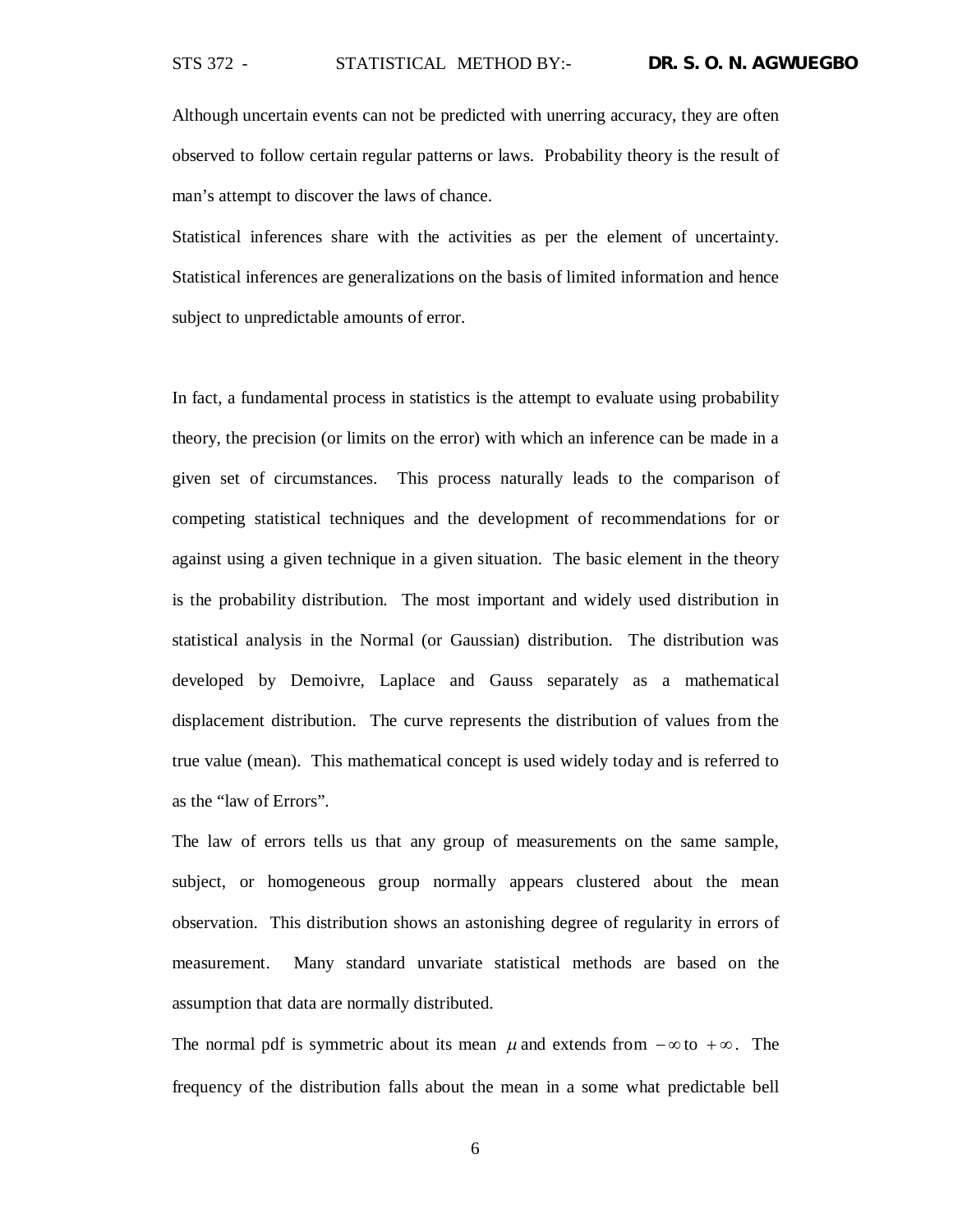shaped curve often referred to as a Gaussian distribution. Any normal curve will be bell-shaped and symmetrical round its mean, but its actual form (height and width) will differ according to the value of its mean  $\mu$  and its standard deviation  $\sigma_{\overline{x}}$ .

The Normal curve has an important characteristic. No matter what its shape, i.e. broad or narrow, the area beneath the curve is distributed in a particular way. The normal distribution can resemble a tall single peaked narrow curve or a flatish long tailed broad unmodel i.e a simple peak and symmetrical about that peak. The shapes of distributions can take the following form.



When distributions can be approximated to the normal distribution curve, we have at least, one type of basis for making probability statements about. Parameters and likely sampling error of statistics. Instead of visualizing the normal curve as an area divided into parts we consider it as a large collection of sample means. Clearly, the means of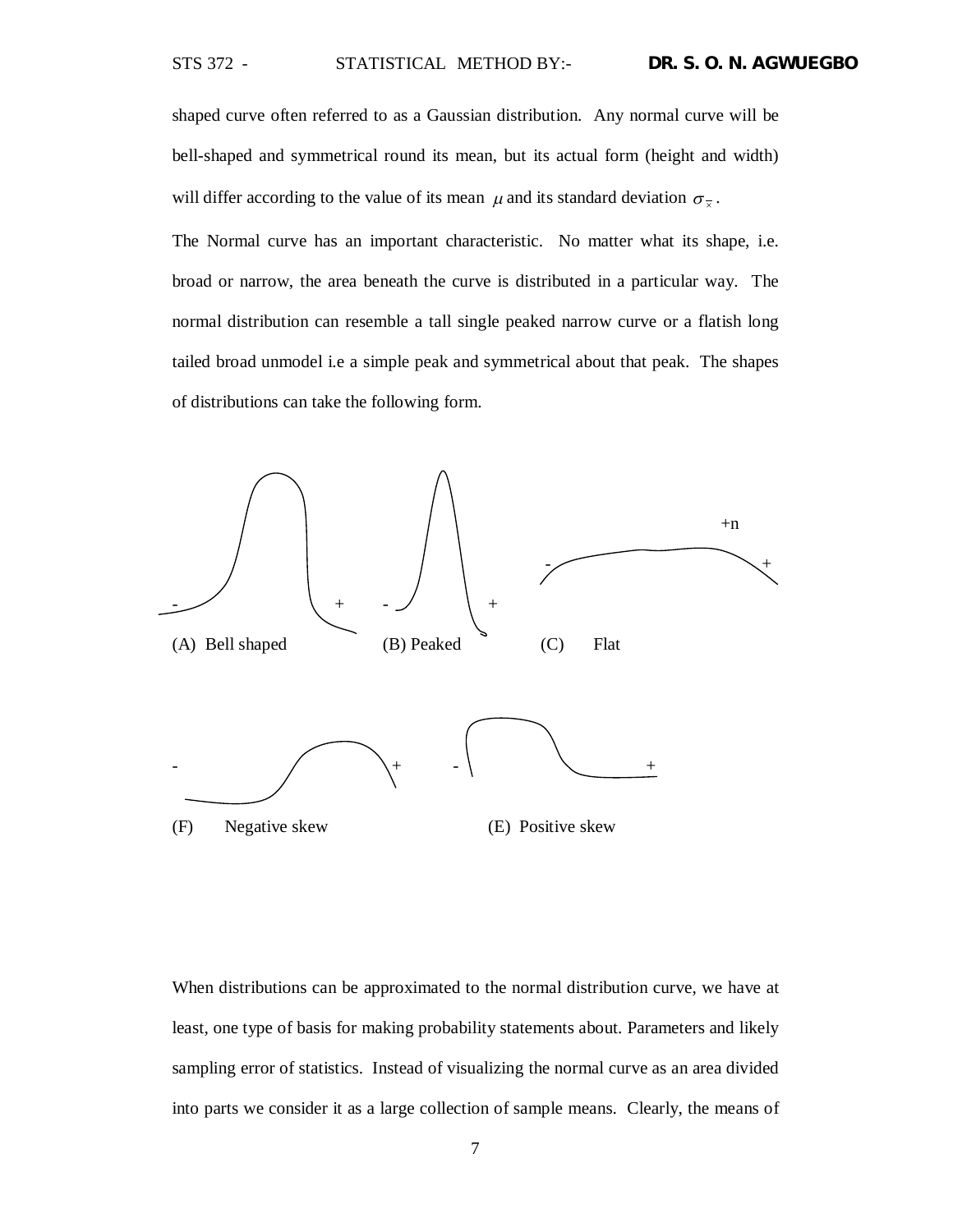all the sample means is the best estimate was have of the mean of the population from which the samples have been drawn.

Normal distribution curve can then be defined as a particular functional relationship between deviations, about the mean of a distribution and the probability of these different deviations occurring.

The normal curve is a theoretical distribution only. We may never find sample distributions or population distributions that precisely fit the normal curve, but in many cases we do not go very far wrong if we assume that certain population have this kind of distribution.

Assuming that a population has this distribution then implies that a random sample of that population will also have a normal distribution. Additionally, the sampling distribution of a certain statistics can also be assumed to have a normal distribution e.g. the sampling distribution of the mean in a normally distributed population.

In summary, what we have then, in the normal distribution curve is simply a model of a distribution having certain relations between points along the baseline (expressed in  $\sigma$  units) and probabilities of occurrence (areas, in segments of the curve). This point is mentioned because it is sometimes erroneously assumed that a normal distribution is always bell shaped. The key feature of the normal distribution is the defined relation between each  $\sigma$  unit and respective areas under the curve.

The essence of statistical methods is to reason from characteristics of samples (statistics) in order to estimate characteristics of populations (parameters) we are in a position to employ the logic of statistical inference when samples have been randomly drawn from populations. Sample characteristics are incorporated in a sample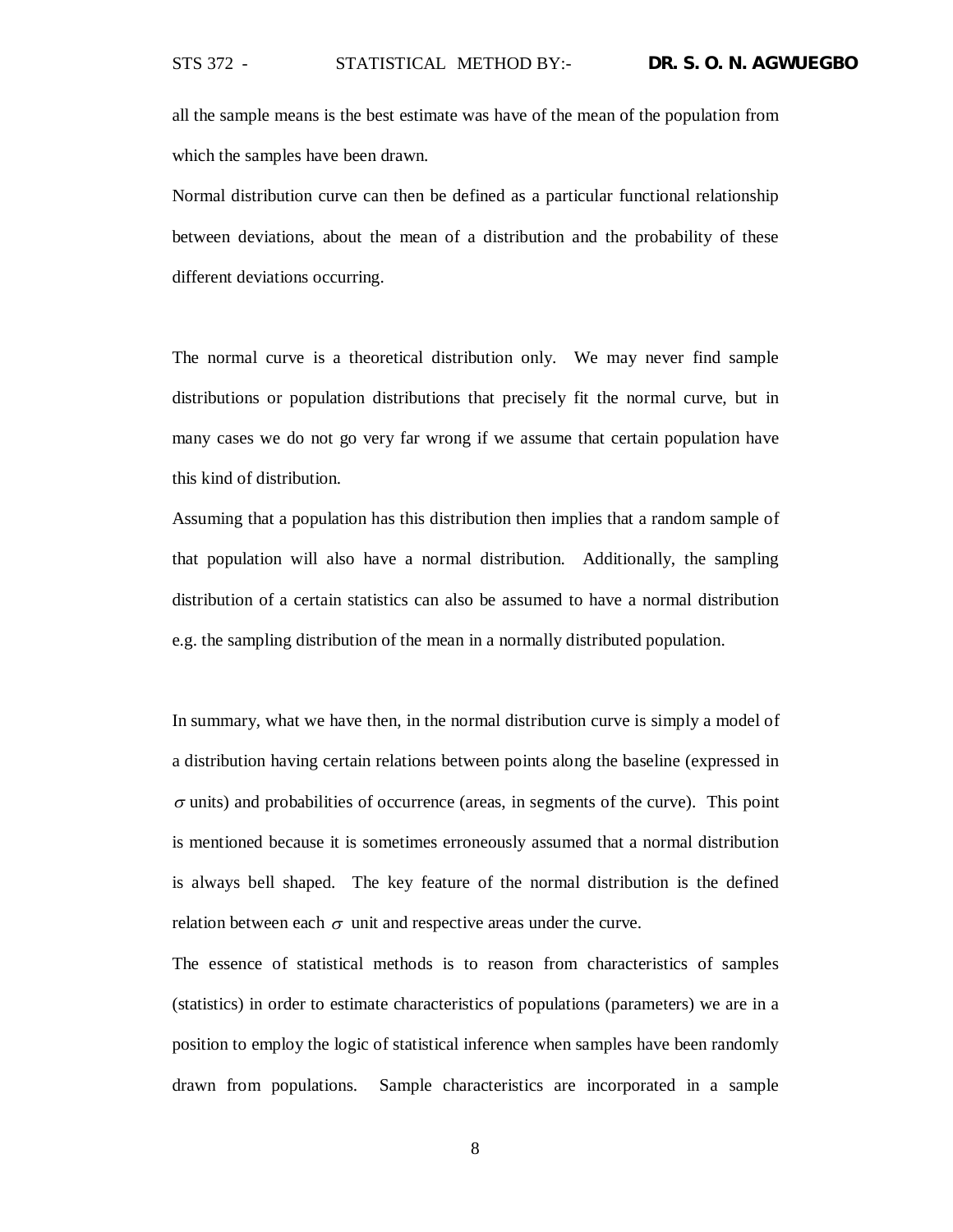distribution, whereas a population distribution, incorporates the population characteristics that are to be estimated. A sampling distribution characterizes the likely deviation of a given statistic about a parameter. This sampling distribution have as its standard deviation a standard error of the standard deviation, a concept analogous to the standard error of the mean.

The sampling error is an estimate of how statistics may be expected to dviate from parameters when sampling randomly from a given population.

In practical terms, whereas random sampling will yield sample charactistics that tend toward the population characteristics, we cannot expect sample characteristics to be precisely the same as the population characteristics.

The laws of chance allow sample characteristics to deviate from population characteristics, but our knowledge of these laws allow us to estimate what kinds of deviations to expect. This is the essence of statistical method and the underlying logic of sampling statistics.

The mathematical basis of statistical inference is probability theory.

Probability theory is the result of man's attempt to discover the "laws of chance" statistical inferences are generalizations on the basis of limited information and hence subject to unpredictable amount of error. In fact, a fundamental process in statistics is the attempt to evaluate. Using probability theory, the precision (or limits on the error) with which an inference can be made in a given set of circumstances.

9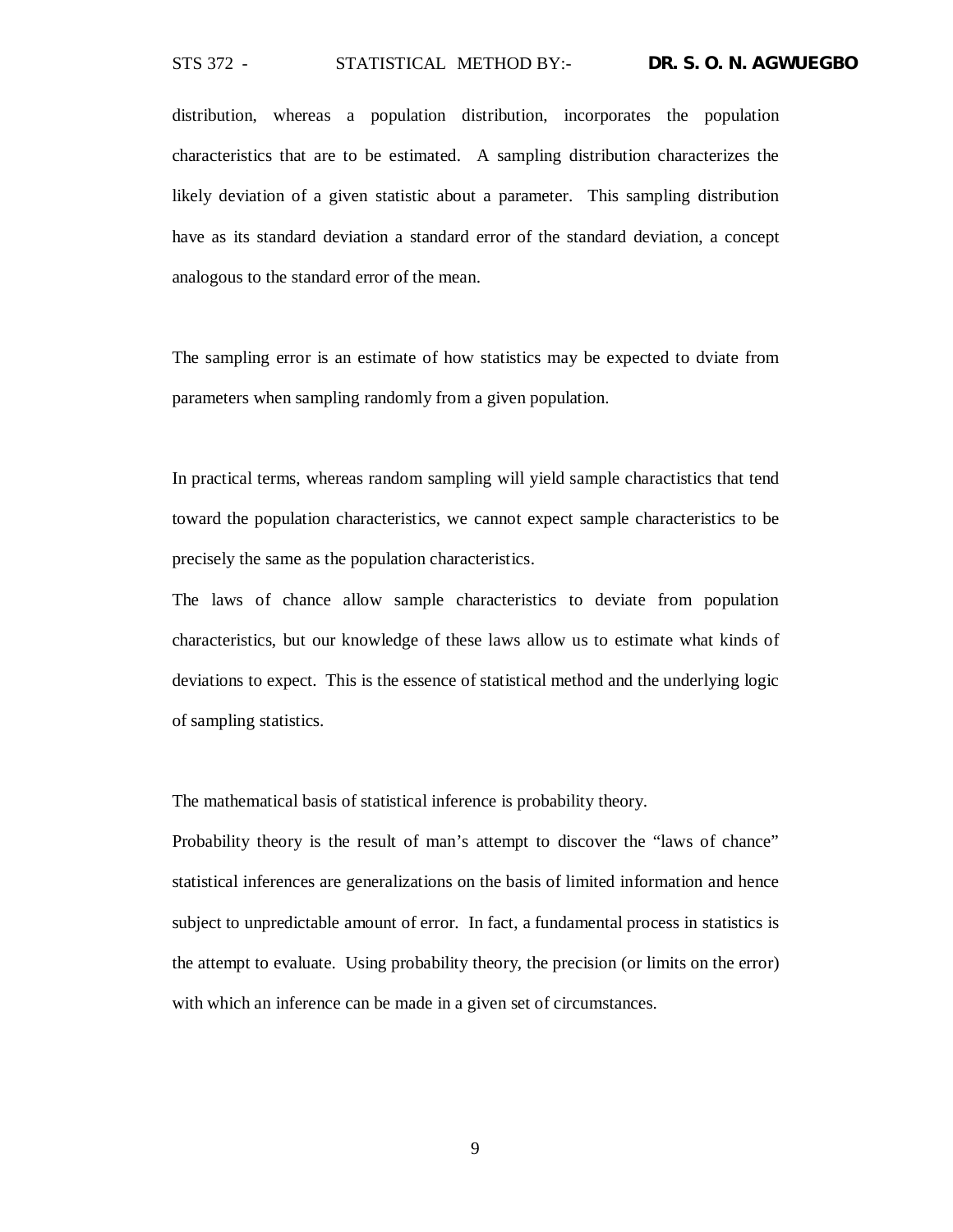The basic element in probability theory is the probability distribution. Probability distribution is formed when probabilities are associated with numbers. Probability ordinarily is defined in the context of performing an "experiment".

Experiments frequently yield numerical outcomes. A 'variable' that assumed the values of the outcomes of an experiment is called a random variable.

Random variables may be either discrete or continuous. If the set of all possible values of the random variable is either finite or countably infinite, then the random variable is discrete, and its probability structure is described by the probability mass function (p.m.f.) let *x* be the random variable of interest in an experiment. Suppose *x* is that a couple has three children. The set of all possible values of the random variable x is finite and the random variable is discrete and its probability function is denoted as P( *x* ).

However, if the set of all possible values of *x* is an interval, say the height or weight of students, then the random variable is continuous and its probability structure is described by probability density function (or pdf) denoted as  $f(x)$  are called probability distributions.

The mean of a probability distribution is a measure of its control tendency or location. We define the mean  $(e.g.\mu)$  as

$$
\mu = \sum_{i=1}^{n} xP(x) \text{ for } x \text{ discrete}
$$

or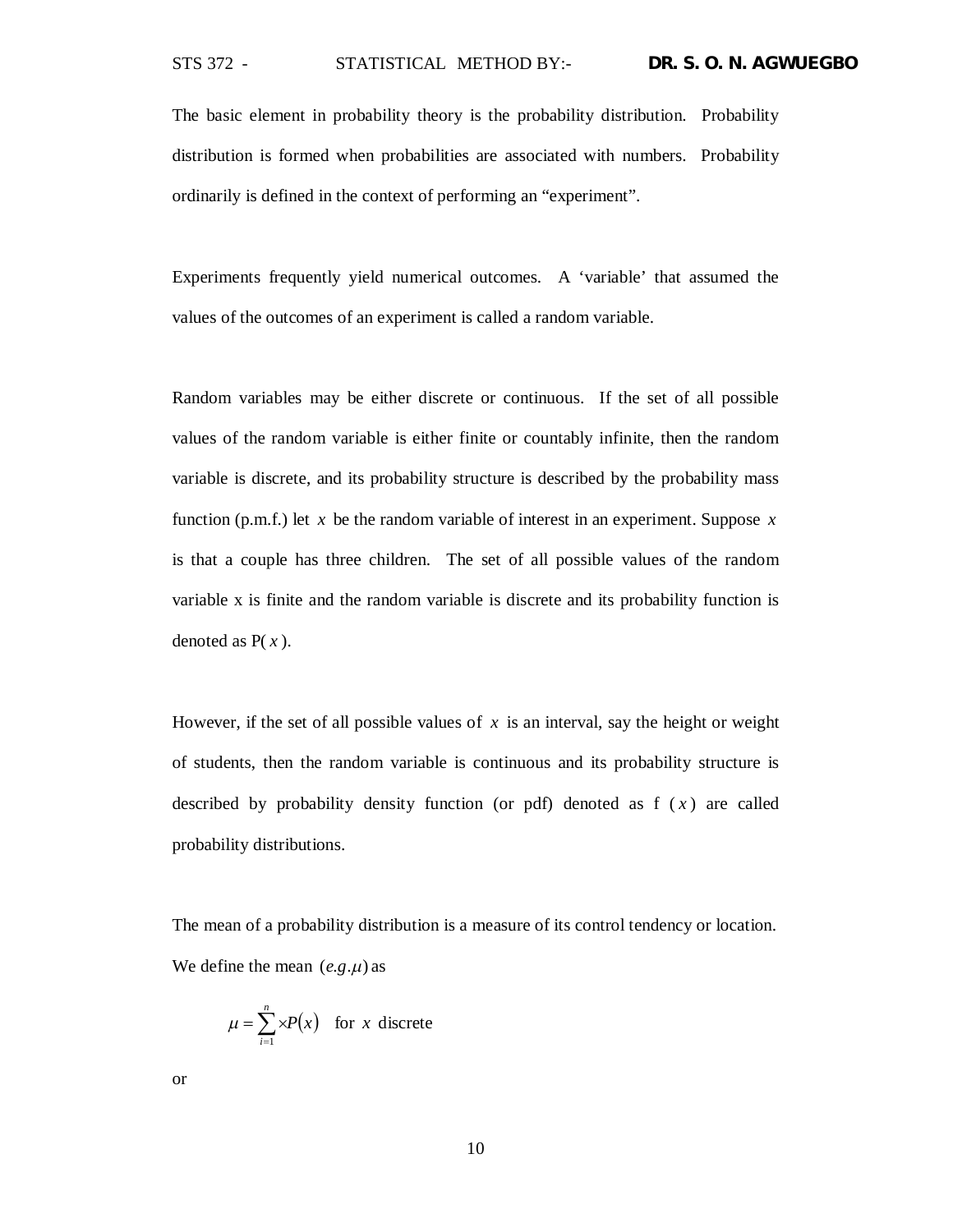$$
\mu = \int_{-\infty}^{\infty} x f(x) dx
$$
 for x continuous.

We may also express the mean in terms of the expected value or long run average value of the random variable *x* as

$$
\mu = E(x) = \sum P(x) \quad \text{for x discrete}
$$

or

$$
\mu = E(x) = \int_{-\infty}^{\infty} P(x) dx \text{ for } x \text{ continuous}
$$

Where E denotes the expected value operator.

The spread or dispersion of a probability distribution can be measured by the variance, defined as

$$
\sigma^2 = \sum_{i=1}^n (x - \mu)^2 P(x)
$$
 for x discrete

or

$$
\sigma^2 = \int_{-\infty}^{\infty} (x - \mu)^2 f(x) dx
$$
 for x continuous

Note that variance can also be expressed entirely in terms of expectation, since

$$
\sigma^2 = E[(x-\mu)^2]
$$

Finally, the variance is used so extensively that it is convenient to define a variance operator Var (or V) such that

$$
Var(x) = V(x) = E[(x - \mu)^{2}] = \sigma^{2}
$$

The concepts of expected value (E) and variance (v) are used extensively in statistics.

It may be helpful to review several elementary results concerning these operators.

If  $x$  is a random variable and  $C$  is a constant, then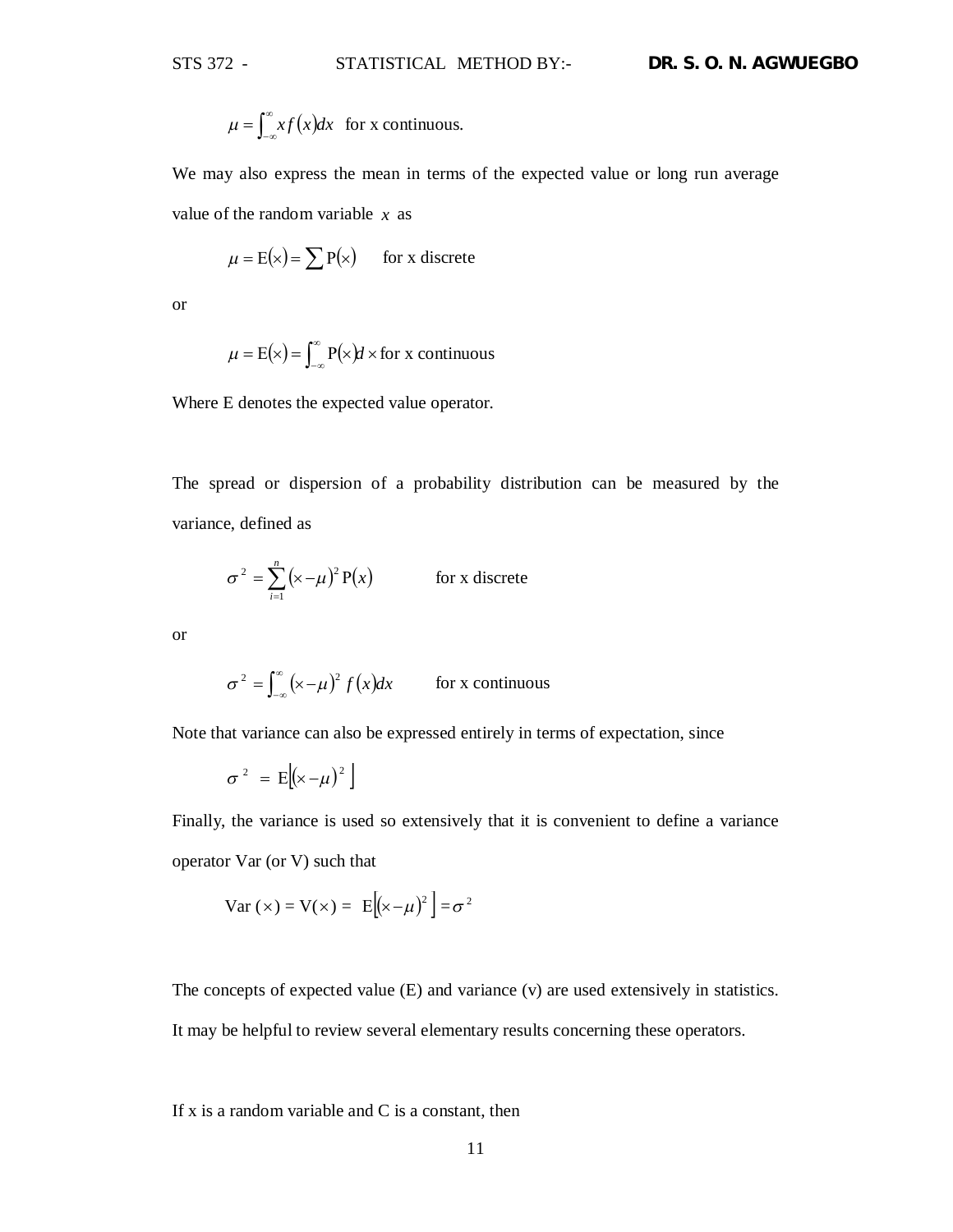- (i)  $E(C) = C$
- (ii)  $E(x) = \mu$
- (iii)  $E(C \times) = CE(\times) = C\mu$
- (iv)  $V(C) = 0$
- (v)  $V(x) = \sigma^2$
- (vi)  $V(C \times) = C^2 V(\times) = C^2 \sigma^2$

If there are two random variables for example  $x_1$  with  $E(x_1) = \mu_1$  and  $V(x_1) = \sigma_1^2$  and  $x_2$  with  $E(x_2) = \mu_2$  and  $V(x_2) = \sigma_2^2$ , then we have

(vii)  $E(x_1 + x_2) = E(x_1) + E(x_2) = \mu_1 + \mu_2$ 

(viii) 
$$
V(x_1 + x_2) = V(x_1) + V(x_2) + 2 \text{ cov}(x_1, x_2)
$$

Where

$$
cov(x_1 + x_2) = E[(x_1 + \mu_1) (x_2 - \mu_2)]
$$

is the covariance of the random variable  $x_1$  and  $x_2$ . The covariance is a measure of independence; that is, if  $x_1$  *and*  $x_2$  are independent, then cov ( $x_1$  *and*  $x_2$ )= 0. we may also show that

(ix) 
$$
V(x_1 - x_2) = V(x_1) + V(x_2) - 2\cos(x_1, x_2)
$$

If  $x_1$  *and*  $x_2$  are independent, then we have

(x) 
$$
V(x_1 - x_2) = V(x_1) + V(x_2) = \sigma_1^2 + \sigma_2^2
$$
 and

(xi) 
$$
E(x_1 - x_2) = E(x_1) - E(x_2) = \mu_1 + \mu_2
$$

Note that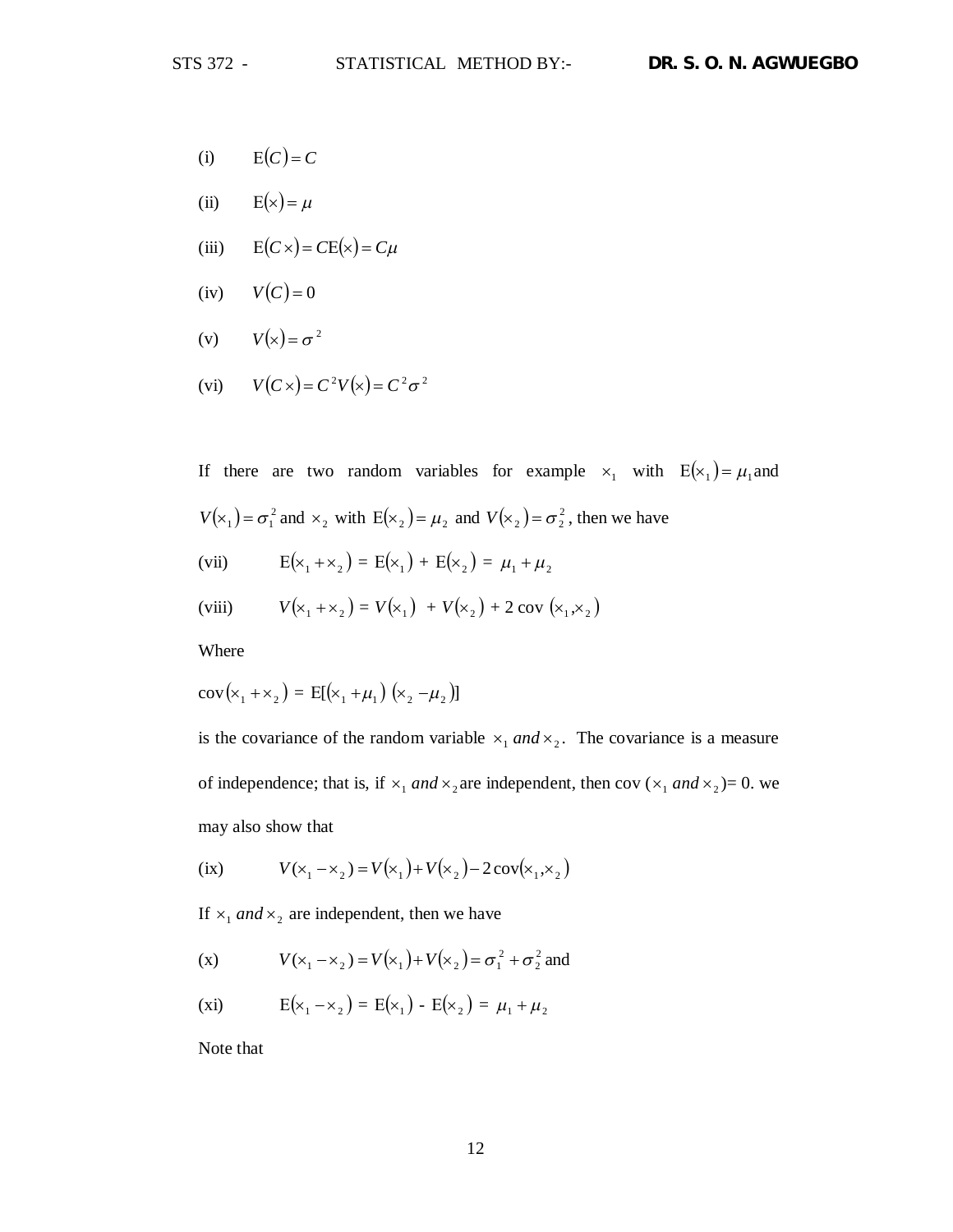(xii) 
$$
E\frac{(x_1)}{x_2} \neq \frac{E(x_1)}{E(x_2)}
$$

Regardless of whether or not  $x_1$  and  $x_2$  are independent.

# **Sampling and Sampling Distributions**

The objective of statistical inference is to draw conclusions about a population using a sample from that population.

That is, if the population contains  $N$  elements, and a sample of n of them is to be selected. Then if each of the  $N!((N-n)!n!)$ , possible samples has an equal probability of being chosen, the procedure employed is called random sampling. In practice, it is difficult to obtain random samples, and table of random numbers may be helpful.

Statistical inference makes considerable use of quantities computed from the observations in the sample. Statisticians define a statistic as any function of the observation in a sample that does not contain unknown parameters.

e.g suppose that  $x_1, x_2, -2x_n$  represents a sample, then the sample mean.

$$
\overline{\times} = \frac{\sum_{i=1}^{n} \times_{i}}{n}
$$

And the sample variance

$$
S^{2} = \frac{\sum_{i=1}^{n} (\times_{i} - \overline{\times})^{2}}{n}
$$

are both statistics.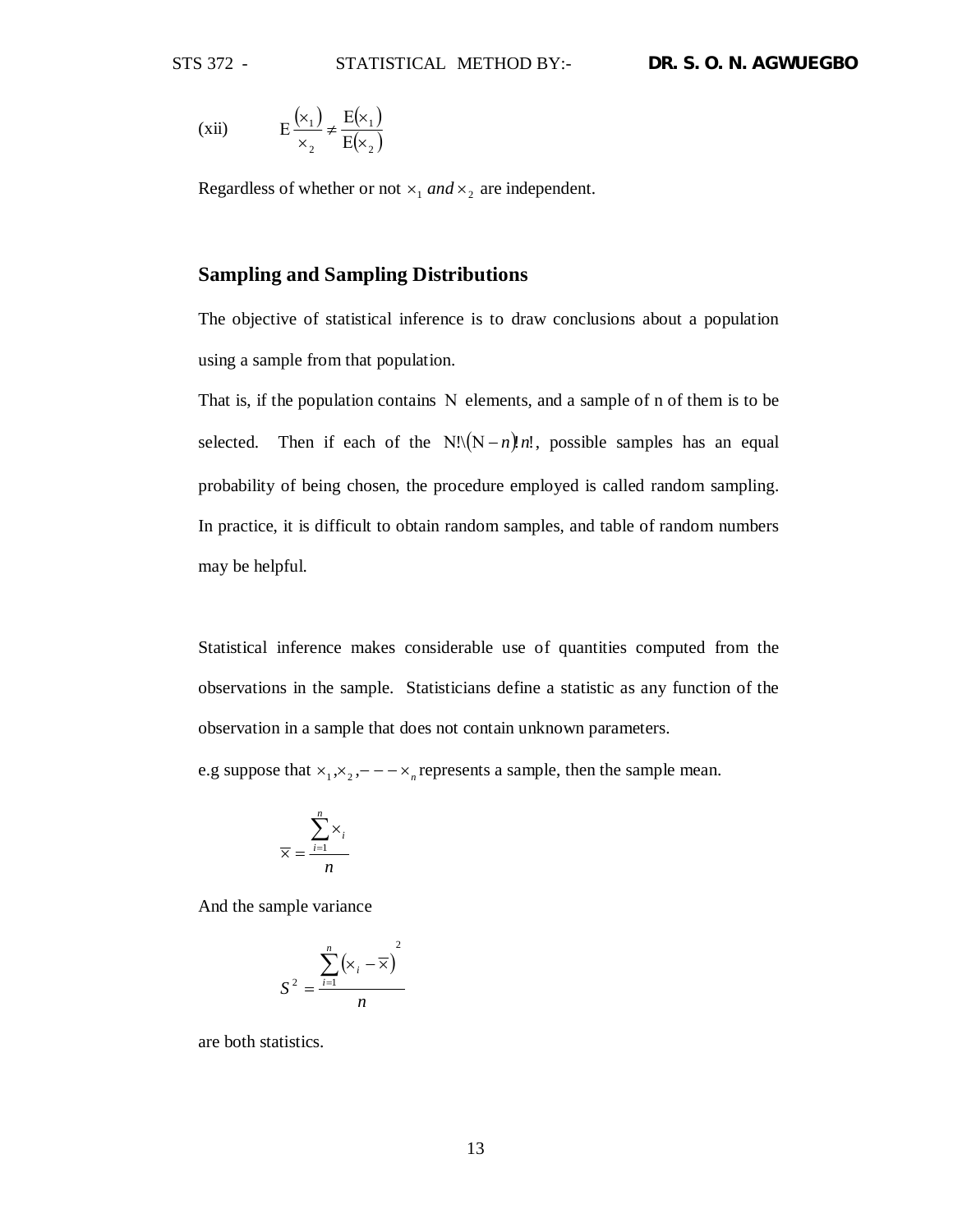These quantities are measures of central tendency and dispersion of the sample respectively. Sometimes,  $S = VS^2$ , called the sample standard deviation is used to measure dispersion.

Often use determine the probability distribution of a particular statistic. If the probability distribution of the population from which the sample was drawn is known. The probability distribution of a statistic is called a sampling distribution. We will discuss several useful sampling distributions.

One of the most important sampling distributions to the normal distribution.

#### **Normal Distribution**

The normal (or Gaussian) distribution is the most important and widely used distribution in statistical analysis.

The reason is that many every day issues appear to be approximately normally distributed. Another reason for the use of normal distribution is that many commonly used statistics have approximate normal distributions. The normal distribution is symmetric about its mean  $\mu$  and extends from  $-\infty$  to  $+\infty$  as shown below



The random variable  $\times$  has a normal distribution if its pdf is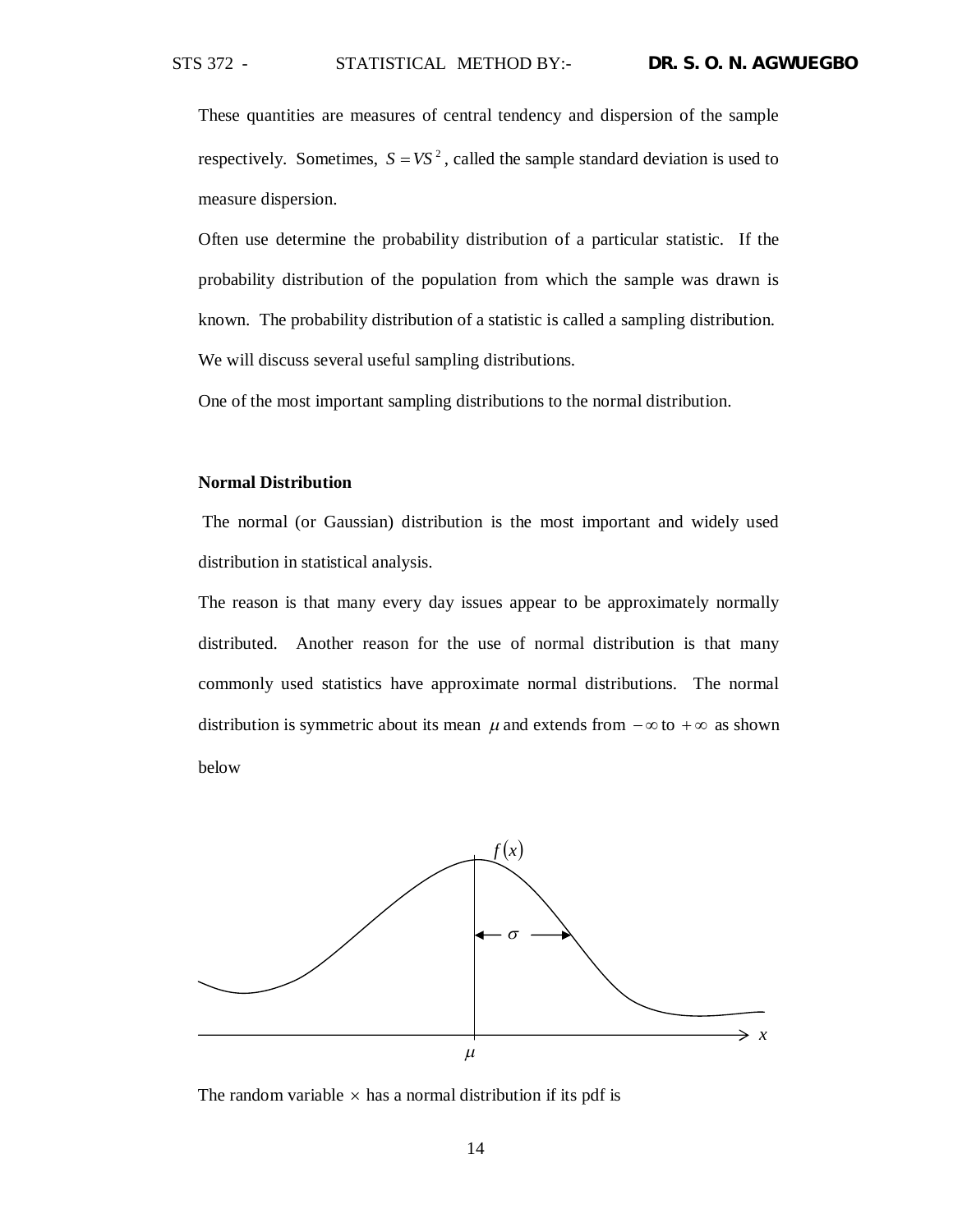$$
f(x) = \frac{1}{\sigma\sqrt{2x}} e^{-\frac{1}{2}\left(\frac{x-\mu}{\sigma}\right)^2}
$$

Where  $-\infty < \mu < \infty$  is the means of the distribution and  $\sigma^2 > 0$  is the variance. We always use the notation  $\times nN(\mu, \sigma^2)$  to denote that x is distributed normally with mean  $\mu$  and variance  $\sigma^2$ . The normal distribution plays a central role in statistical methodology.

 $-\infty < x < \infty$ 

An important special case of the normal distribution is the standard normal distribution. This is a normal distribution that has mean  $(\mu = 0)$  and variance  $\sigma^2 = 1$ .

We see that if

 $\times \sim N(\mu, \sigma^2)$  then the random variable

$$
Z=\frac{\times-\mu}{\sigma}
$$

Follows the standard normal distribution denoted as  $Z \sim N(0,1)$ .

The pdf of the standard normal distribution Z is given by

$$
f(z) = \frac{1}{\sqrt{2\,\overline{\wedge}\,}} e^{-\frac{z^2}{2}} \qquad \qquad -\infty < z < \infty
$$

Thus an observation x from a population with mean  $\mu$  and standard deviation  $\sigma$ , has a z score or z value defined by

$$
Z = \frac{\times -\mu}{\sigma}
$$

A z score measures how many standard deviations an observation is to the right or left of the mean. Since  $\sigma$  is never negative, a positive x score measures the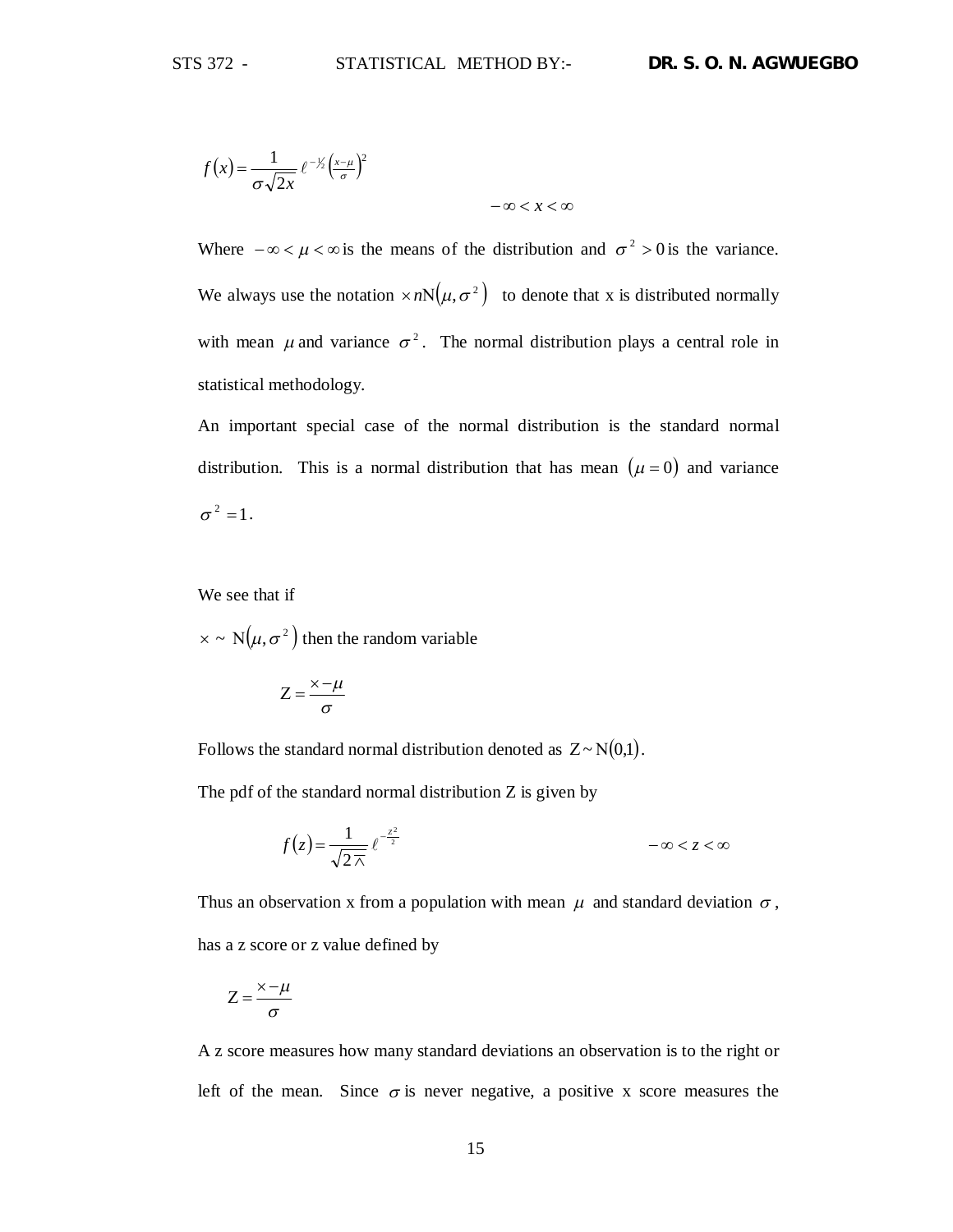number of standard deviations an observation is above the mean, and a negative z score gives the number of standard deviations an observation is below the mean.

## **Properties of the normal curve**

- 1. It is bell shaped.
- 2. It is symmetrical i.e Mean Median Mode.
- 3. Area under the normal distribution shows the deviation between the set of observations.
- 4. the set of observations before and after the mean are equal.
- 5. when a sample size is large the distribution tends to normal.

## **Areas Under the Normal Curve**

Whenever a problem involving normal distribution is to be tackled, a diagram should

be drawn. This makes the situation clearer and it is essential in an exam.

The normal distribution, has to be coverted via the transformation of z score to a probability.

Consider the following diagram under which we are to transform an x- scale (the scale of the original variate) to a z-scale (the scale of the new variate.

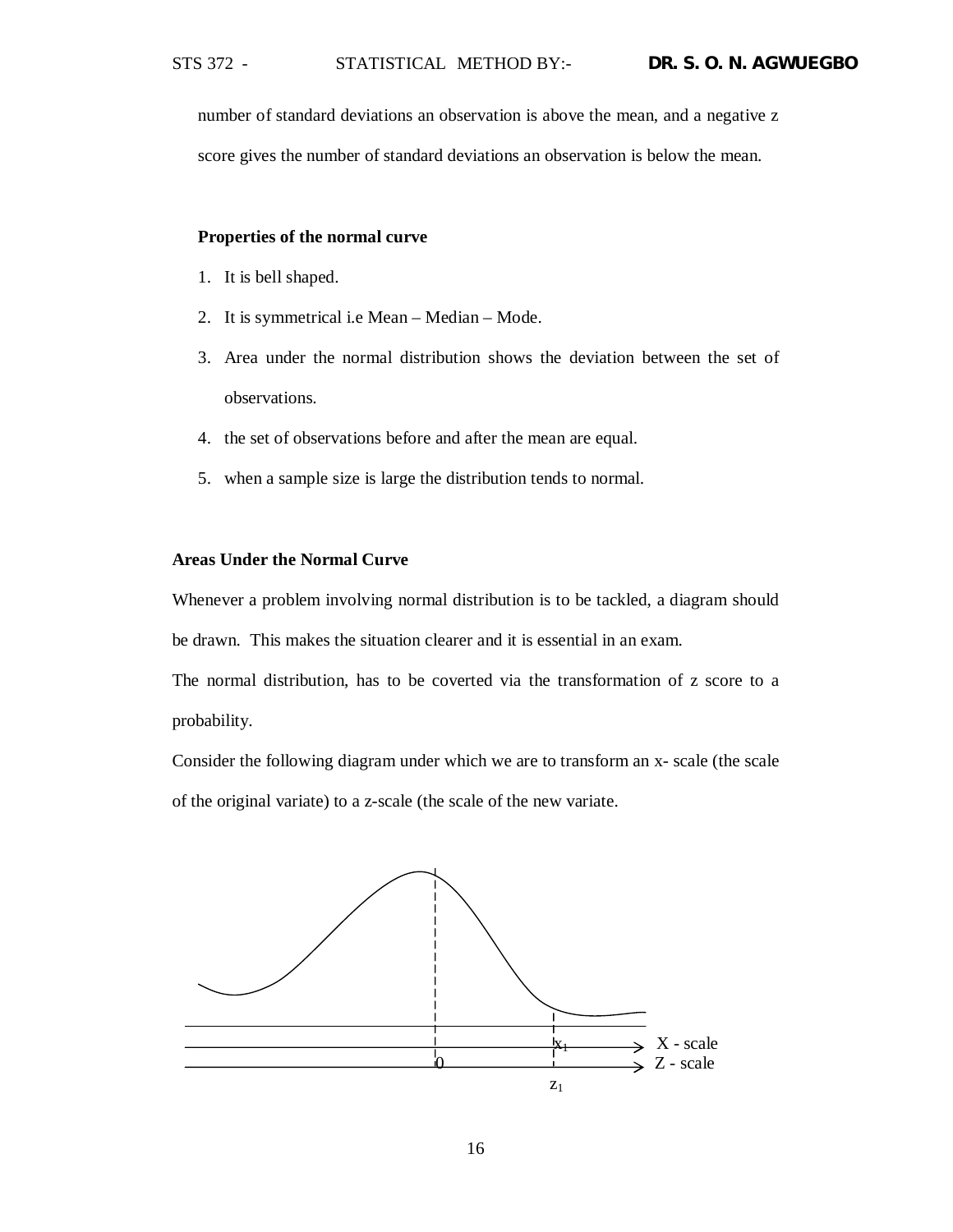Note  $Z = \frac{R}{\sigma}$  $Z = \frac{\times -\mu}{\sigma}$ 

Since the area under the curve add up to 1, the area under the curve on either side of the mean must be equal to  $\frac{1}{2}$ .

Normal distribution tables have been tabulated from  $z = 0$  to  $z = i$  as below:



All probabilities can be calculated from the tabulation if it is remembered that the distribution is symmetrical and that the area to the left of the mean is equal to  $\frac{1}{2}$  i.e the probability that  $z \leq 0$  is equal to  $\frac{1}{2}$ .

When x is between the values  $x = x_1$  and  $x = x_2$ , the random variable z will fall between the corresponding values

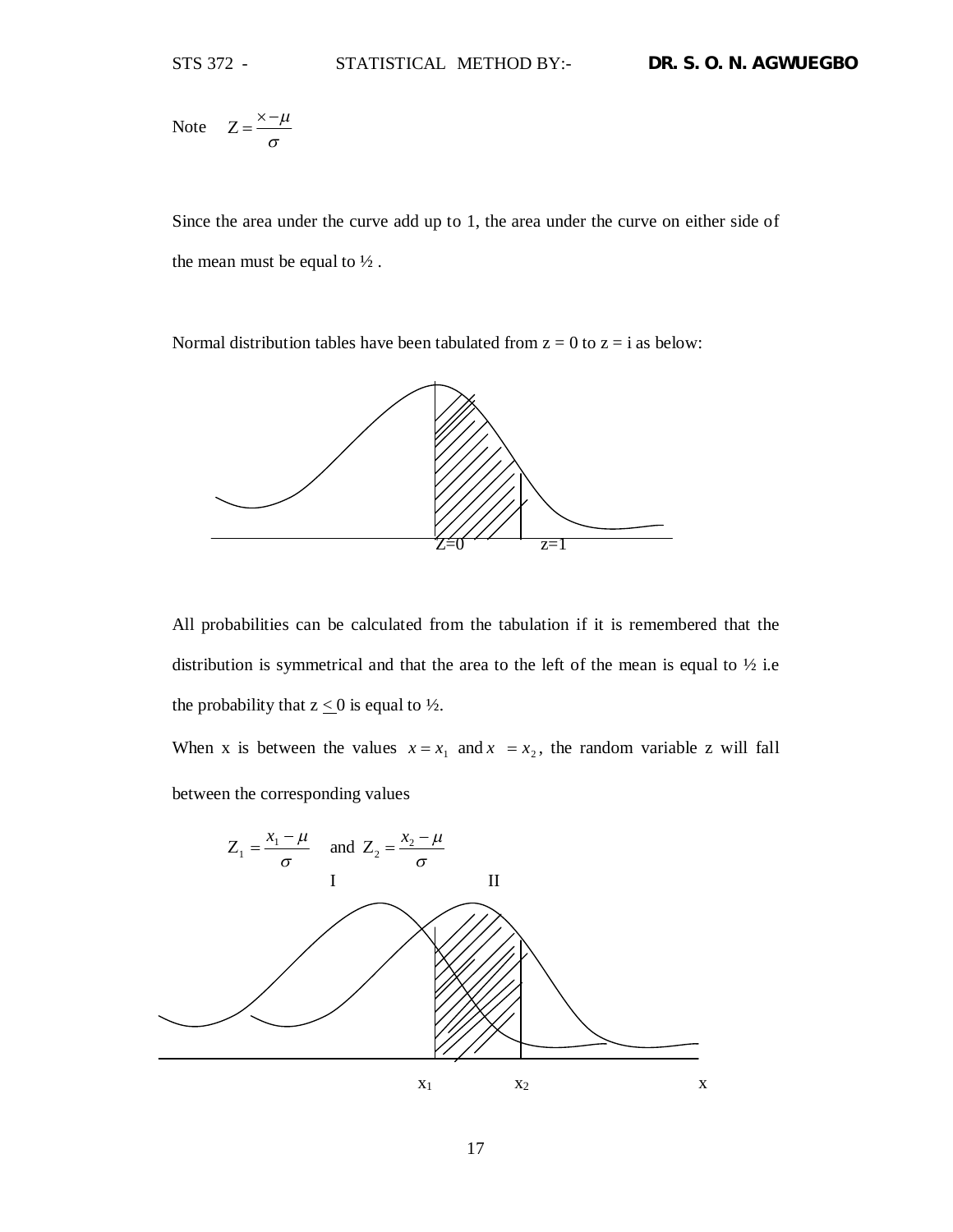For the normal curve,  $P(x_1 < x < x_2)$  is represented by the area of the shaded region.

Hence we have

$$
P(x_1 < x < x_2) = P(z_1 < x < z_2)
$$

## **Normal Distribution**

For many random variables, the probability distribution is a specific bell shaped curve called the normal curve or Gaussian curve. It is the most useful probability distribution in statistics. For instance, errors made in measuring physical and economic phenomena often are distributed normally. The normal distribution is a continuous random variable with parameters  $N(\mu, \sigma^2)$ , where  $\mu E \mathfrak{R}, \sigma^2$ ) $0$ .

It has the pdf

$$
f(x) = \frac{1}{\sigma\sqrt{2\lambda}} \exp\left\{-\frac{(x-\mu)^2}{2\sigma^2}\right\} x E \Re
$$

## **a) Standard Normal Distribution**

A random variable Z is called standard normal if its probability distribution is

$$
f(z) = \frac{1}{\sqrt{2\pi}} e - \frac{1}{2} z^2
$$

The constant  $\hat{\theta}$   $\frac{1}{\sqrt{2\pi}}$  is a scale factor required to make the total area 1. The symbolic  $\overline{\wedge}$  and *e* denotes important mathematical constants, approximately 3.14 and 2.72 respectively.

The standard normal random variable is an important version of a  $N(\mu, \sigma^2)$  random variable. The symbol for the  $Z = (\times - \mu) \sigma$  and Z has the standard normal pdf with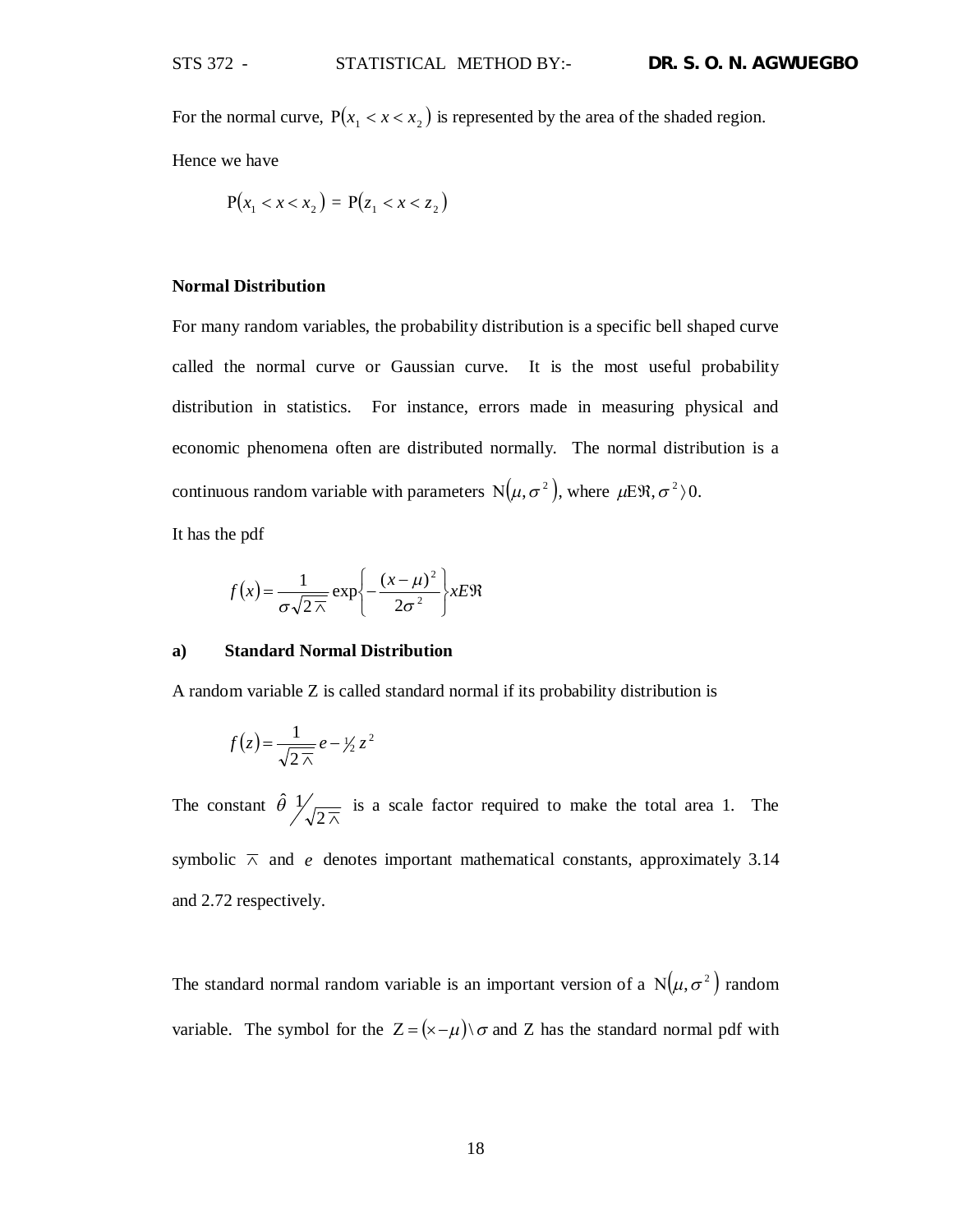$N(O,1)$ . This relationship between X and Z allows one to compute probabilities for X.

Therefore, if Z is  $N(O,1)$  and C is any point

$$
P\sigma(Z \ge C) = P\sigma(Z > C)
$$

Hence if X is called a standard normal random variable, then for any  $a < b$ .

$$
P\sigma(a < x \le b) = \int_a^b e^{-x^2/2} \frac{dx}{\sqrt{2\pi}}.
$$

The condition that  $P(-\infty < x < \infty)$  follows from the classical integral.

$$
\int_{-\infty}^{\infty} e^{-x^2} / 2 dx = \sqrt{2\overline{\wedge}}.
$$

Standard normal  $\sigma$ *.v.s* are a sort of universal random variables in probabilistic modelling. This become clear through the central limit theorem (CLT).

## **b) Functional Central Limit Theorem**

The central limit theorem says that the properly normalized and centred partial sums of an independent identically distributed finite variance sequence. Converge in distribution to a normal distribution. The central limit theorem is actually a mathematical statement about the standardized version of a sampling distribution from Normal Populations.

#### **c) Sampling from Normal Populations**

the normal distribution is an approximation to the sampling distribution of means. The mean and variance of the sampling distribution of means give many insights into the behaviour of mean  $(\bar{x})$  as an estimate of  $\mu$ . They show that  $\bar{x}$  has the correct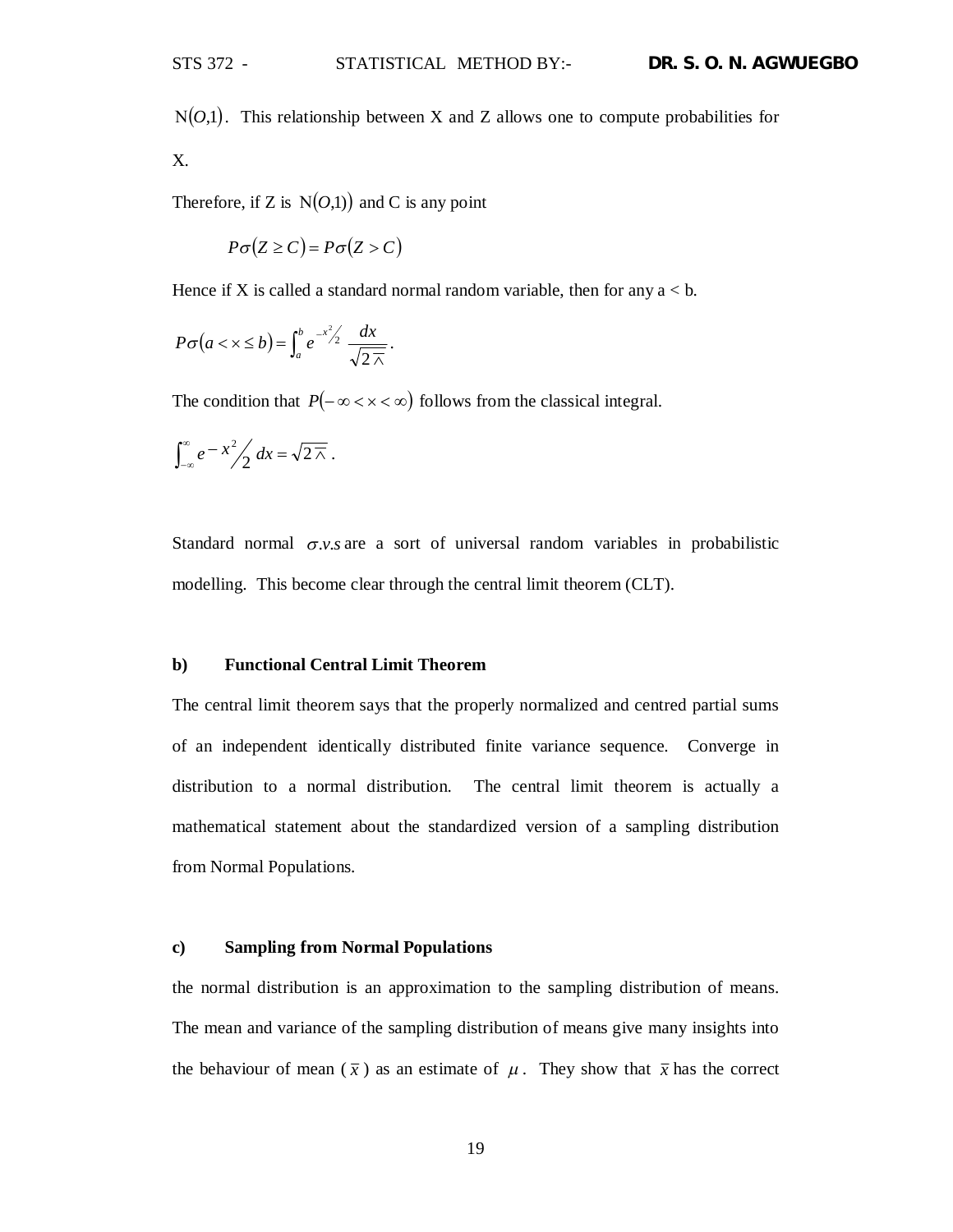aim for estimating  $\mu$ , and they give some general impressions concerning the amount by which  $\bar{x}$  can be expected to vary about the population mean under differing circumstances. The attainment of these goal requires probability statements about  $\bar{x}$ , and such statements can come only from a reasonably exact specification of the entire sampling distribution.

Many statistical problems involve the estimation of population means, and  $\bar{x}$  is a reasonable estimator of the population mean. An important property of sample averages is that their sampling distributions can often be approximated by a normal distribution regardless of the form of the parent population. This result is known as the central limit theorem (CLT).

CLT is actually a mathematical statement about the standardized version  $\bar{x}$ , namely

$$
Zn = \sqrt{n}\left(\frac{\overline{\times} - \mu}{\sigma}\right)
$$

The central limit theorem says that as n increases, the sampling distribution of *Z<sup>n</sup>* may be more and more closely approximated by a standard normal distribution. In other words, when the sample size n is large, then probabilities like  $P\sigma(Z_n \leq Z^1)$  are very close to the probability  $P\sigma(Z \leq Z^1)$  where Z is a standard normal random variable.

Consider the events  $Z_n \leq Z^1$ 

i.e. 
$$
Z_n \frac{\sqrt{n}(\overline{x} - \mu)}{\sigma} \le Z^1
$$
  
 $\overline{x} \le \mu \ne Z^{11} \frac{\sigma}{\sqrt{n}}$ 

Thus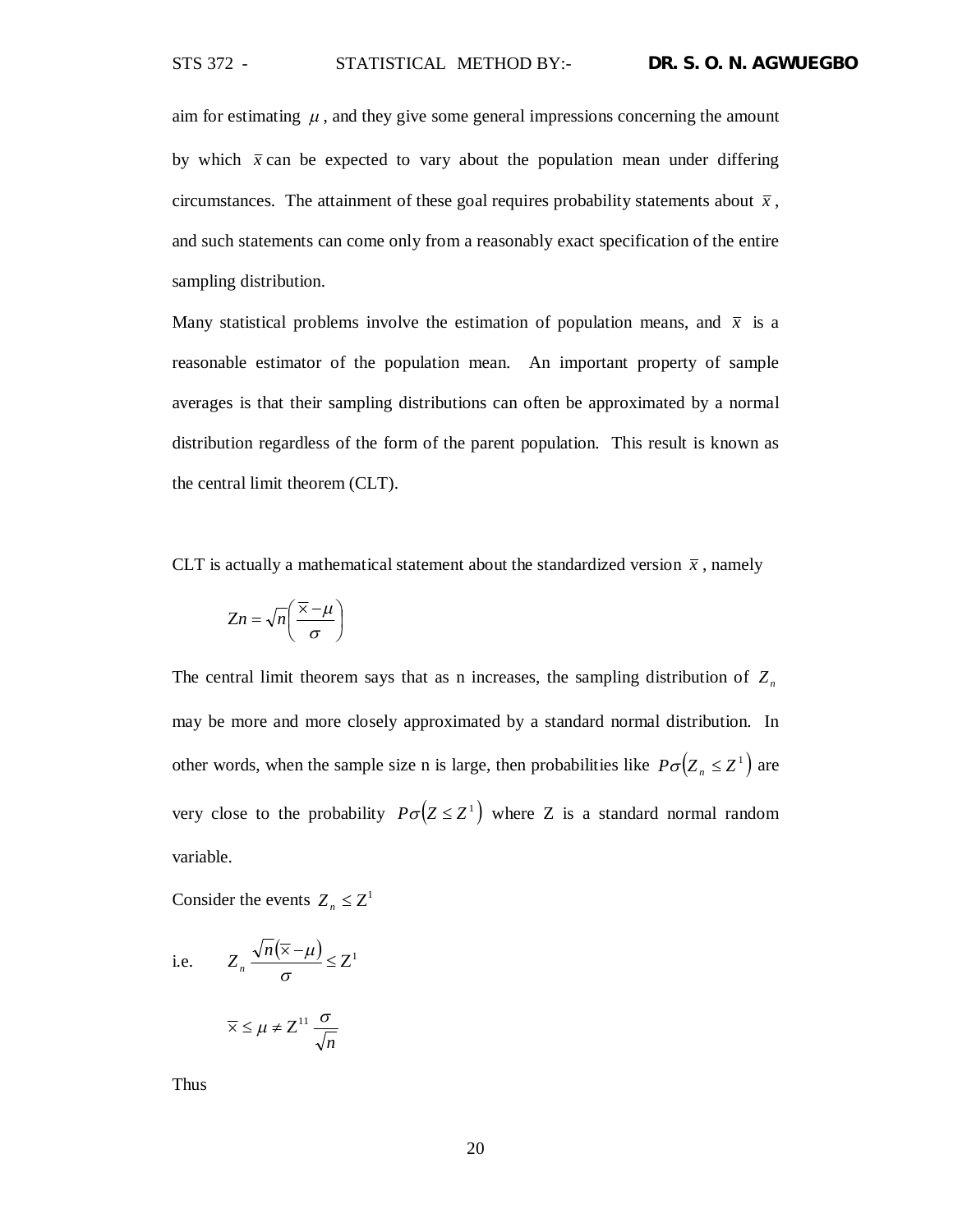$$
P\sigma[Z_n \le Z^1] = P\sigma\left[\frac{\sqrt{n}(\overline{\times} - \mu) \le Z^1}{\sigma}\right]
$$

$$
= P\sigma\left(\overline{\times} \le \mu + Z^1 \frac{\sigma}{\sqrt{n}}\right)
$$

When n is large, CLT tells us that this probability is approximately the probability  $P\sigma$   $Z \leq Z^1$  obatainable from the standard normal table. We can use the standard normal distribution to approximate probabilities whose exact values are obtainable only from the actual sampling distribution of  $\overline{\times}$  provided the sample size is large.

According to the CLT, we use the standard normal distribution to approximate the probability of events of the form

$$
-Z^1 \le \frac{\sqrt{n}(\overline{\times} - \mu) \le Z^1}{\sigma}
$$

Which can be written in the equivalent form as

$$
-Z^1 \frac{\sigma}{\sqrt{n}} = \overline{\times} - \mu \leq Z^1 \frac{\sigma}{\sqrt{n}}
$$

Using the normal approximation and expression. We set  $L = Z^1(\sigma / \sqrt{n})$ .<br>Thus the probability of the event is

$$
-L \leq \overline{\times} - \mu \leq L
$$

Thus L is called the level of accuracy and is defined as

$$
L = \frac{Z\sigma}{\sqrt{n}}
$$

To find how large must the sample size n be, we algebraically solved from the L.

i.e 
$$
L = Z^1 \frac{\sigma}{\sqrt{n}}
$$
  
 $\sqrt{n}L = Z \sigma$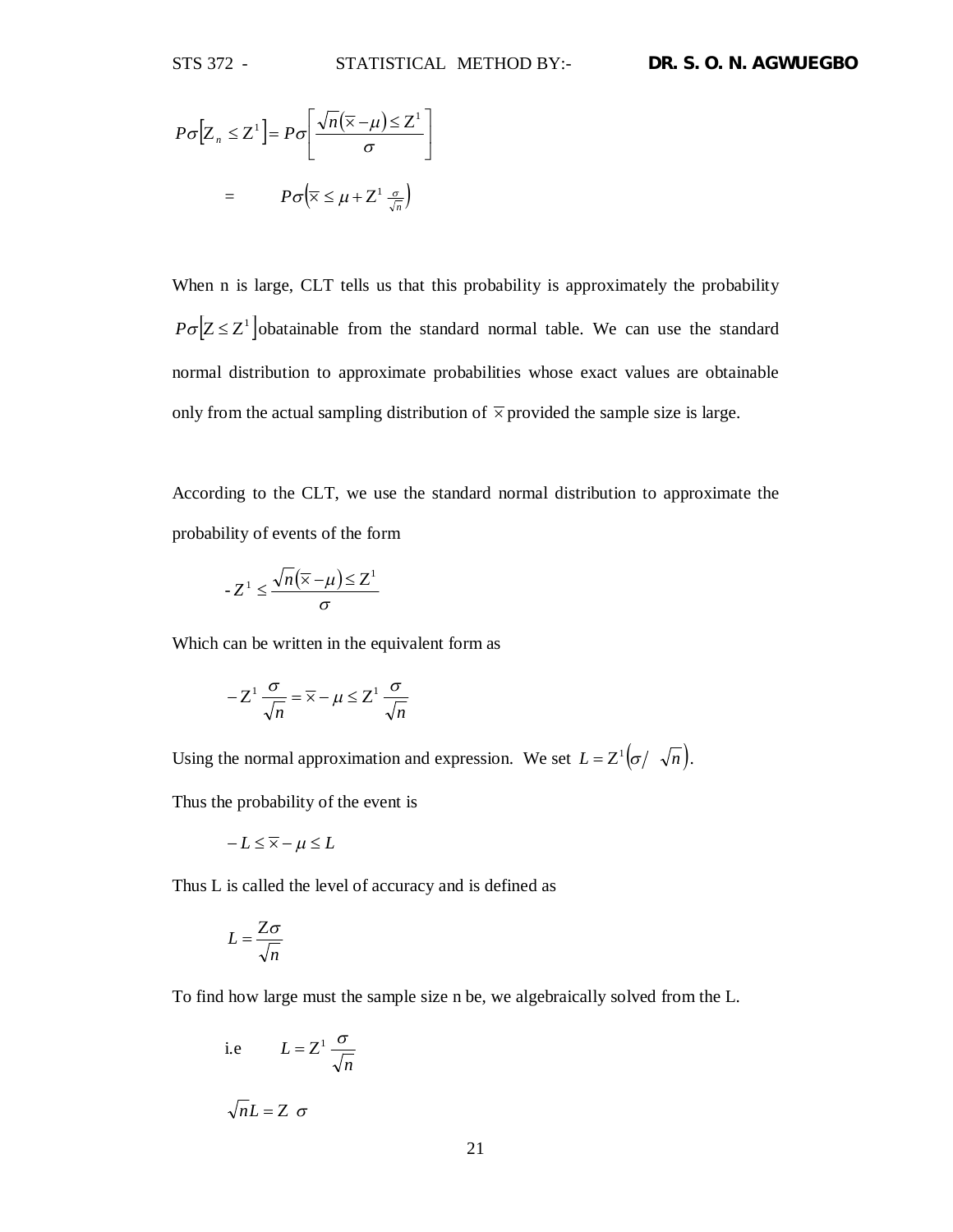$$
\sqrt{n} = \frac{Z^1 \sigma}{L}
$$

$$
n = \frac{Z^2 \sigma^2}{L}
$$

Here  $Z^1$  will be determined by the preassigned value of  $P$ , that is the confidence level.

d) The Chi-square Distribution  $(x^2)$ 

Although the estimation of means is an important statistical problem variances are also important. Parameters, and their estimation can lead to the consideration of sampling distribution known as the chi-square distribution. Assume that  $x_1, x_2, \dots -x_n$  is a random sample from an  $N(\mu, \sigma^2)$  population. Since we know that the sample mean

$$
\overline{\times} = \frac{1}{n} \sum_{i=1}^{n} \times_{i}
$$

has an  $N(\mu, \sigma^2/n)$  distribution. Now consider the distribution of the sample variance.

$$
S^2 = \frac{1}{n} \sum_{i=1}^n (\mathbf{x}_i - \overline{\mathbf{x}})^2
$$

rather than study he distribution of  $S<sup>2</sup>$  directly, it is customary to study the distribution of

$$
\frac{nS^2}{\sigma^2} = \sum_{i=1}^n \frac{(\mathsf{x}_i - \overline{\mathsf{x}})^2}{\sigma^2}
$$

The distribution of this random variable depends on a single parameter, called degrees of freedom and in this case the degree of freedom parameter has value n-1.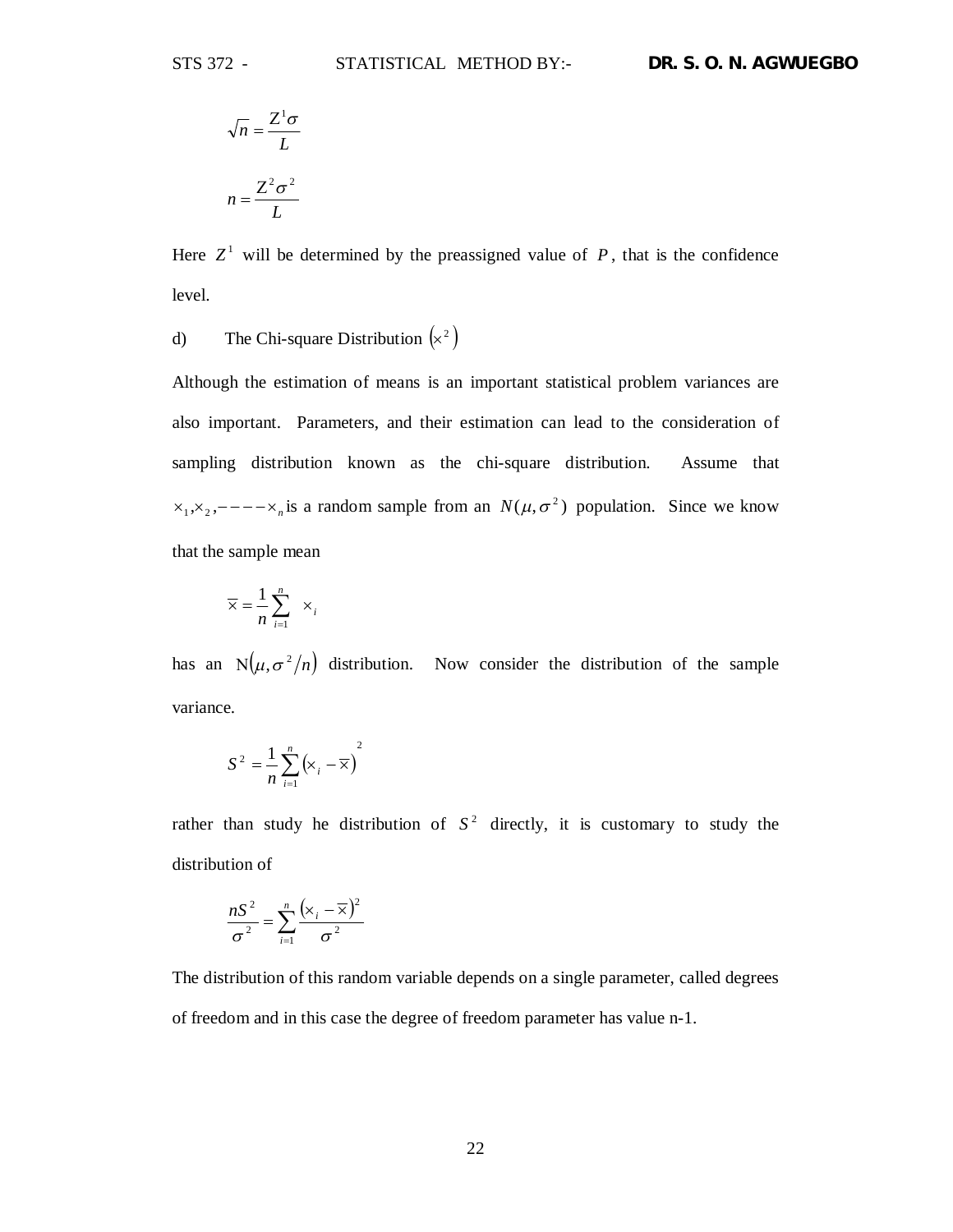Thus the degree of freedom (d.f) of  $nS^2/\sigma^2$  is completely known once the value of n is known regardless of whether or not the value of  $\sigma^2$  is known. It is this property that makes the distribution of  $nS^2/\sigma^2$  useful for statistical inference. The distribution of  $nS^2/\sigma^2$  is called chi-square with n-1 degrees of freedom and is abbreviated as  $\times^2 (n-1)$ .

#### **e. The student t distribution**

Another distribution of great importance in many statistical applications is the t distribution. The distribution is useful for researchers particularly involved with the estimation of means especially when the sample size n is small.

Like the chi-square distribution, the t distribution depends on a single parameter called degrees of freedom, which is denoted are v. The t distribution is symmetric about the origin, but it has fatter tail than the normal distribution. The t distribution approaches the normal distribution as the degrees of freedom increases. If Z is  $N(0,1)$  and Let Y be a chi square  $\times^2 (V)$  random variable that is independent of Z. Then the  $\sigma$ *y* defined by

$$
t = \frac{Z}{\sqrt{Y/\nu}}
$$

has a  $t(v)$  distribution.

Thus we can form a t distribution with v.d.f. by dividing a  $N(0,1)$   $\sigma$ .*v* by the square root of an independent chi-squared  $\sigma$ . *v* divided by its d.f.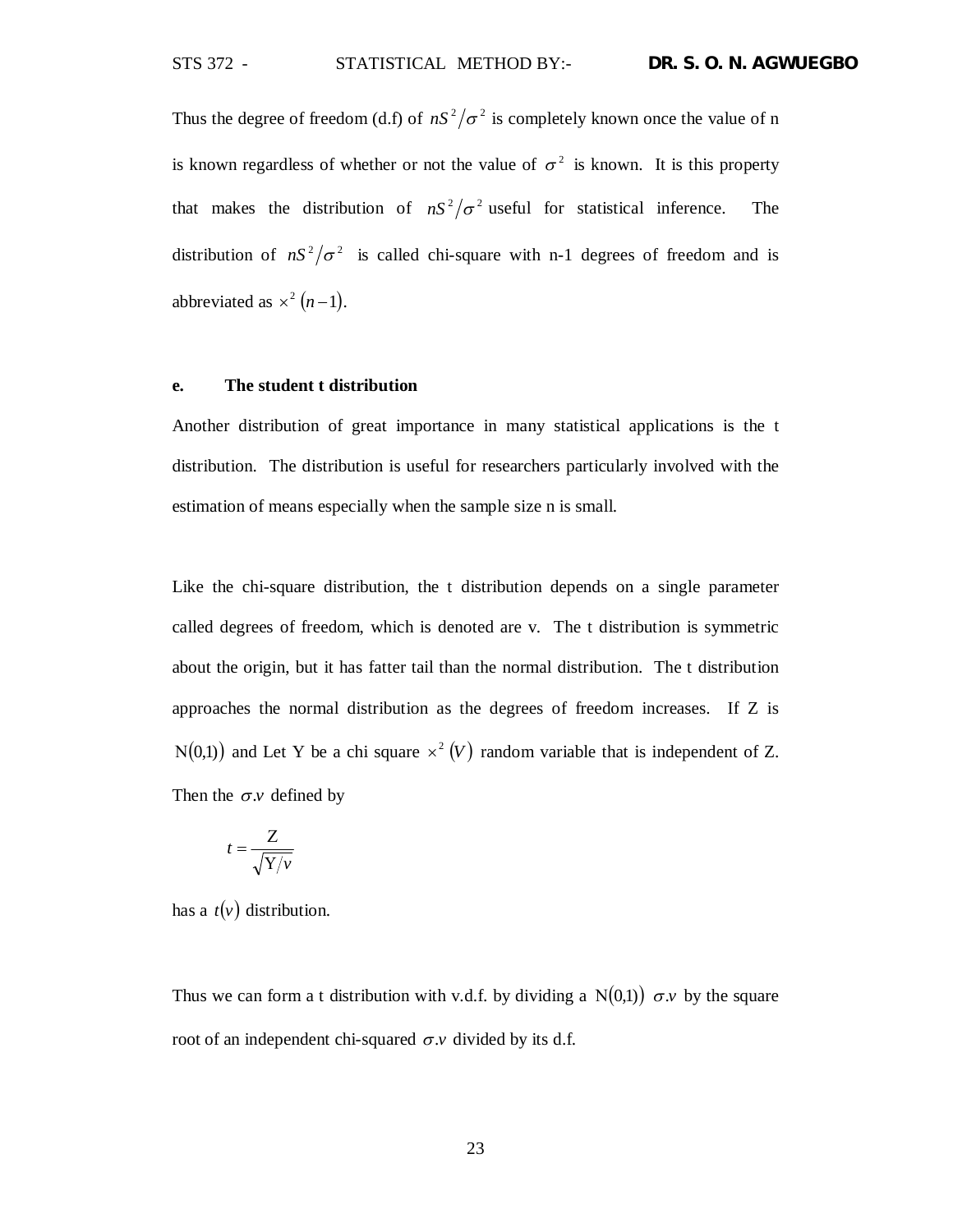Let  $X_1, X_2, ---X_n$  denote a random sample from  $N(\mu, \sigma^2)$  population, and Let  $\overline{\times}$ and  $S^2$  be the sample mean and variance. It is possible to show that the  $\sigma.v$ 's Z and Y are independent since  $Z = Z = \sqrt{n}(\overline{x}) - \mu \setminus \sigma$  has an N(0,1)) distribution and  $Y^1 = ns^2 \setminus \sigma^2$  has a  $\times^2 (n-1)$  distribution.

However it is clear that

$$
t = \frac{Z}{\sqrt{Y/\nu}} = \frac{\left[\sqrt{n(\overline{\times} - \mu)}\right]}{\sigma} / \left(\frac{\sqrt{n s^2}}{\sigma^2} \cdot n - 1\right)
$$

$$
= \frac{\sqrt{n}(\overline{\times} - \mu)}{\sqrt{\frac{1}{n-1} \sum_{i=1}^n (x_i - \overline{\times})^2}}
$$

This shows that the random variable and its distribution does not depend on  $\sigma^2$ . This means that the sample mean and the population mean may be related in a distribution that does not depend on  $\sigma^2$ . This fact allow us to make, inferences about the population, mean without knowing the population variance.

## **f. The F distribution**

When applying the t-test to the means of samples, there was an assumption of a common parent variance. If the sample variances differ so much that we cannot assume a common parent variance, the t-test is nullified. The F-test is a variance ratio test. Suppose U and V are independent random variables such that U has a  $\times^2 (V_1)$ distribution and V has a  $\times^2 (V_2)$  distribution. The random variable defined by the

ratio 
$$
F = \frac{U \setminus v_1}{V \setminus v_2}
$$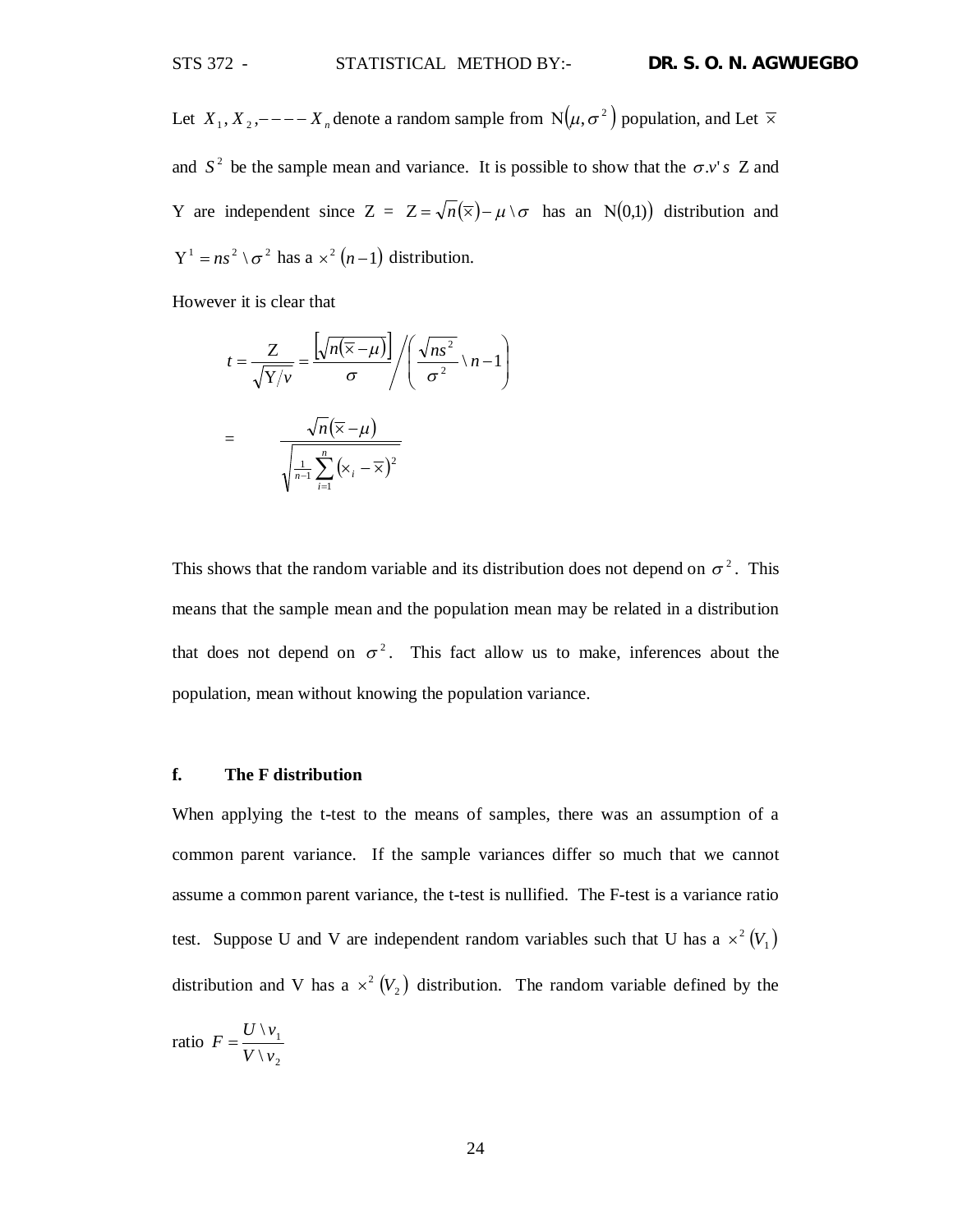Is said to have an F-distribution with  $v_1$  and  $v_2$  d.f. This F-distribution is denoted by the symbol  $F(v_1, v_2)$ .

The distribution for F is not symmetrical and it is convenient in practice to calculate the ratio F with the larger variance in the numerator so that  $F_{\nu_2}^{\nu_1}$  $F_{\nu_2}^{\nu_1}$  is always greater than one, and  $v_1$  is the number of d.f. for the greater variance. This allows for a simpler tabulation of probabilities.

## **Statistical tests and Procedures**

The goal of scientific research can be either descriptive/predictive or causal. Generally, the analytical emphasis is on obtaining results that can be generalized. To accomplish this data obtained is subjected to theoretical and philosophical rules of probability. The purpose of any analytical method (or statistical method) is to convert data into information needed to make decisions.

Data transformations are employed in statistical methods since the purpose of statistical methods is to extract information, in an understandable form from sets of observations. In statistics one usually work with data have been transformed in some way rather than using the original numbers. It is therefore worth mentioning the man data transformations available. The data transformations are:

- i. rounding
- ii. grouping
- iii. dividing or multiplying by a constant
- iv. differencing

25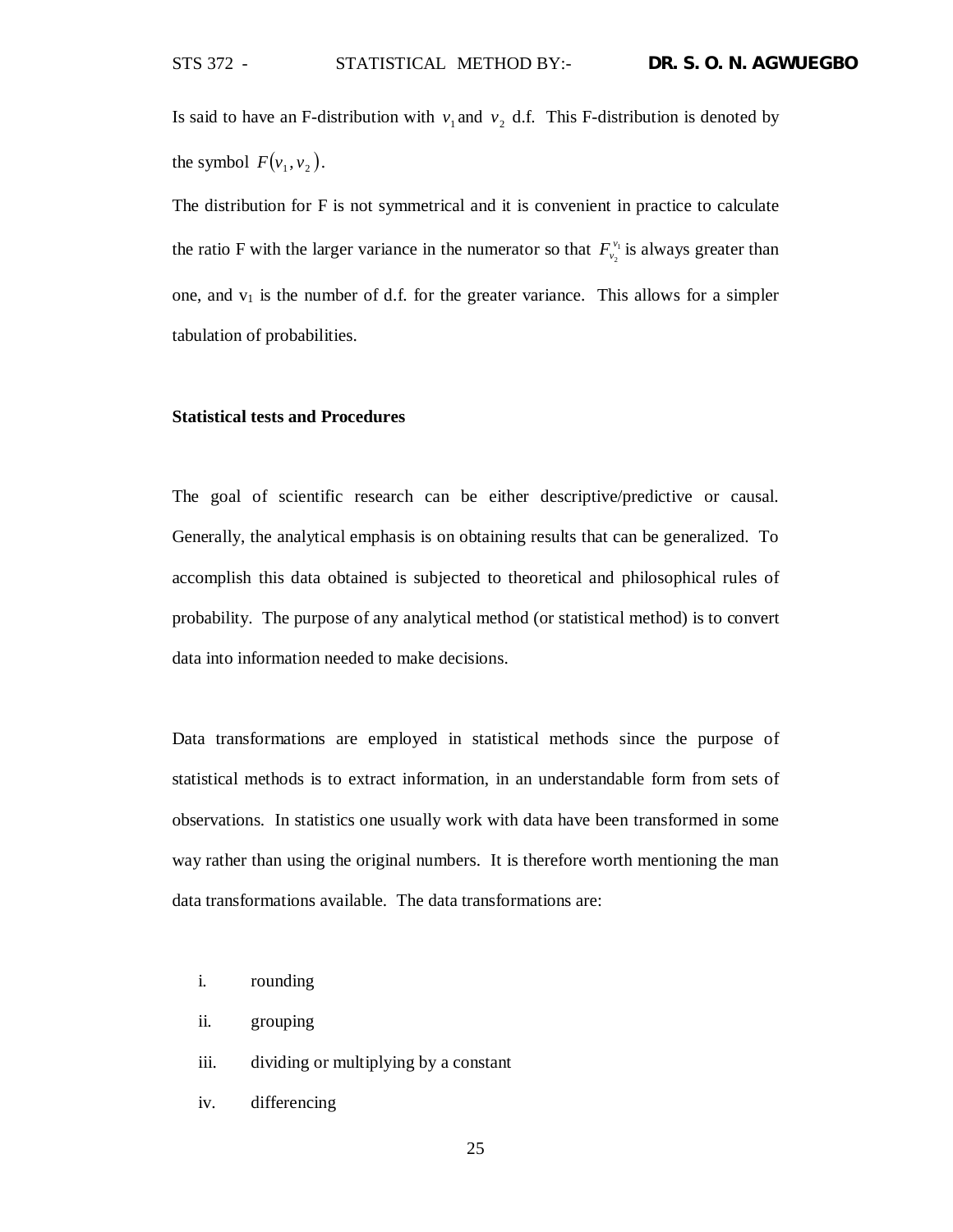- v. taking logarithms
- vi. taking the reciprocal
- vii. deflating

it is essential to remember that statistical inferences are generalizations on the basis of limited information. To describe the distribution of any statistical measure whose value is estimated from a sample of data, the term sampling distribution is used. Note that a sample of data provides values which are manipulated according to a prescribed formula to obtain an estimate of the value of some desired feature.

Sampling is carried out to enable estimates to be made of characteristics of the population. It is essential to remember that the population mean  $\mu$  and variance  $\sigma^2$  are constants. These are called population parameters. Most often the mean and variance of the population are the characteristics whose values are to be estimated. By contrast, the sample mean  $\times$  and sample variance  $S^2$  are random variables, varying from sample to sample, with a certain probability distribution. For example, the distribution of  $\overline{x}$  was found to be approximately normal. A random variable such as  $\times$  or  $S^2$ , which is calculated from the observations, in a sample, is given the technical name sample, statistic.

A statistic is a function of the sample items.

From a practical viewpoint, it is important to infer information about a population by the use of samples drawn from it. Such problems are discussed by the use of sampling theory. An important statistical problem is the choice of a sample statistic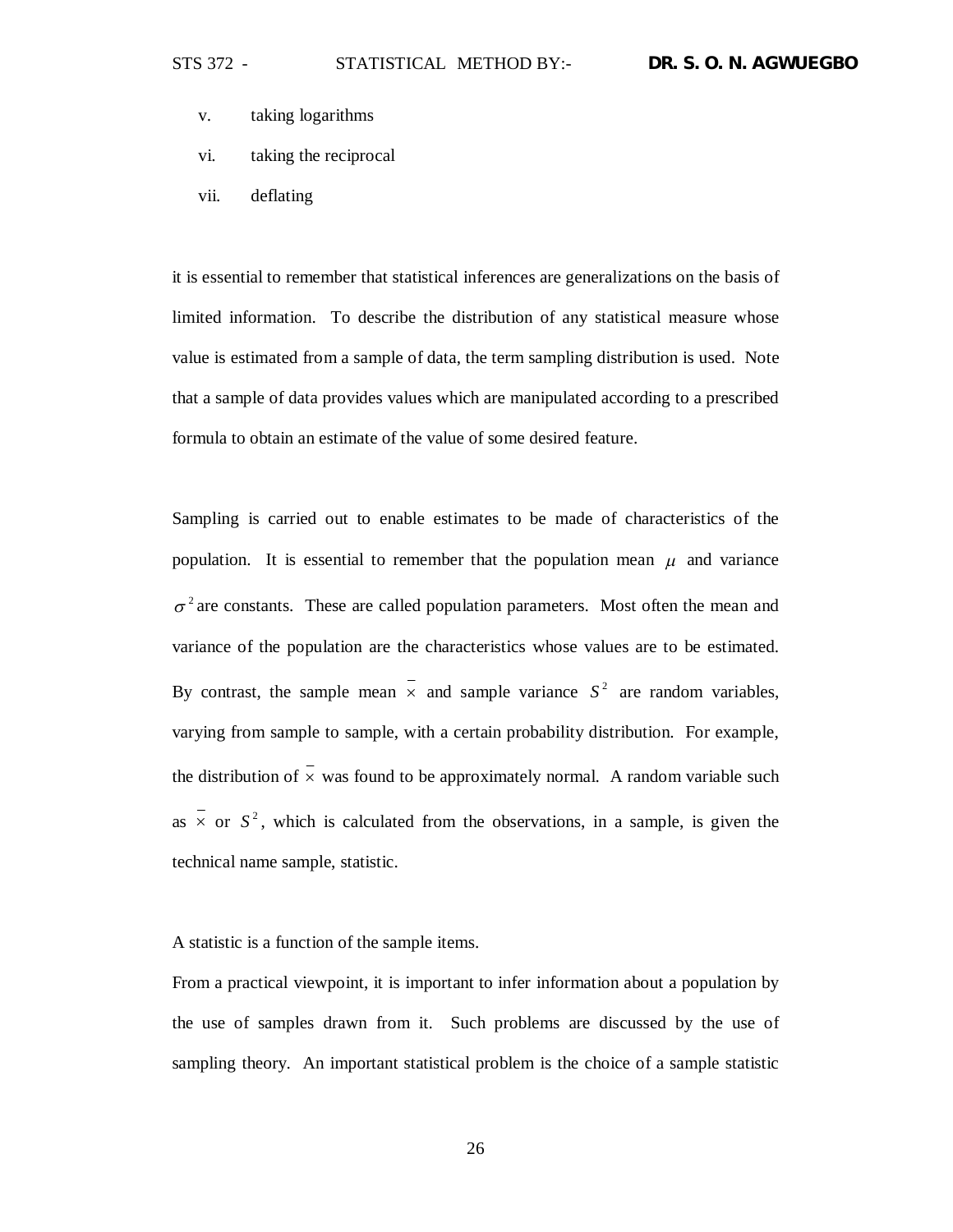for making inference about the population parameter. These problem fall within the province of estimation theory.

# **Estimation of Parameters**

To generalize, consider any population parameter  $\theta$ , and denote its estimator by  $\hat{\theta}$ .

# **Definition: Estimator**

An estimator g  $(\hat{\theta})$  of the function g  $(\theta)$  of a population parameter,  $\theta$  is any statistic (known function of the random sample which is itself a random variable independent of any unknown parameters) whose values are used to estimate  $q(\theta)$ .

In other words, the estimator is the procedure used to obtain an estimate. We say that  $g(x_1, x_2, - - - x_n)$  estimates  $g(\theta)$  to emphasize the dependence of the estimator on the random sample. The particular value  $g(x_1, x_2, - - - x_n)$  is an estimate of  $q(\theta)$ .

The desirable properties of estimators are

- Unbiasedness
- Minimum variance
- Consistency
- Relative efficiency
- Efficiency
- Sufficiency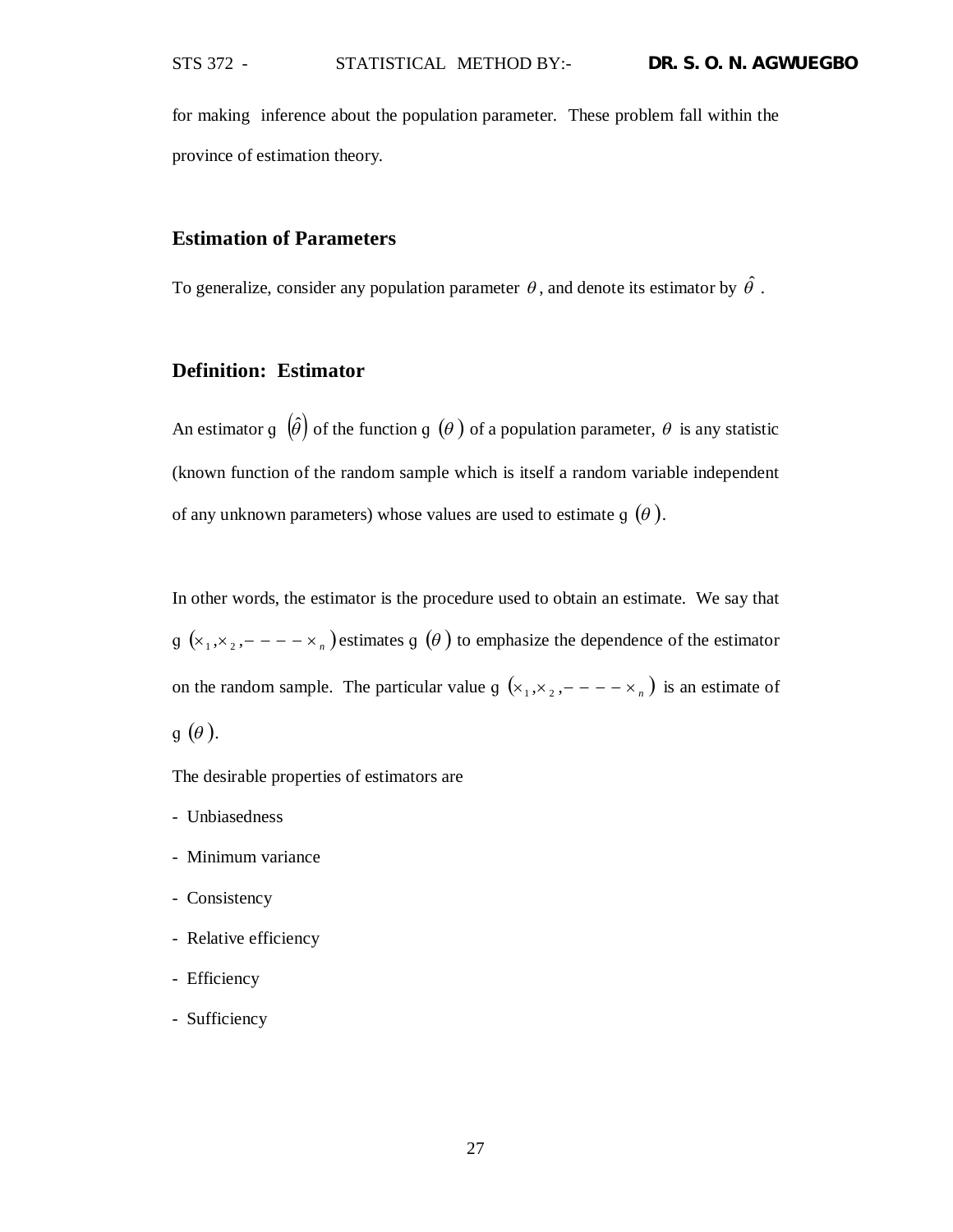Statistical estimators are referred to as point estimators when they are single numbers or points on the red axis used to estimate the population parameters to distinguish them from interval estimators which involve two points constructed from the point estimators which contain a given parameter with a specified probability or level of confidence.

Formally, to generate any population  $\theta$  , and its estimator  $\hat{\theta}$ .

 $\hat{\theta}$  is an unbiased estimator of  $\theta$  iff

$$
E(\hat{\theta}) = \theta
$$

An estimator  $\hat{\theta}$  is called biased if  $E(\hat{\theta})$  is different from  $E(\hat{\theta})$ . In fact, bias is defined as this difference.

Bias = 
$$
E(\hat{\theta}) - \theta
$$
.

The sample mean squared deviation defined as

$$
MSD = \frac{1}{n} \sum_{i=1}^{n} (x_i - x_1)^2
$$

is a biased estimator. It will on the average, under estimate the population variance  $\sigma^2$ .

If

$$
S^2 \frac{1}{n-1} \sum_{i=1}^n (\mathbf{x}_i - \overline{\mathbf{x}})^2
$$